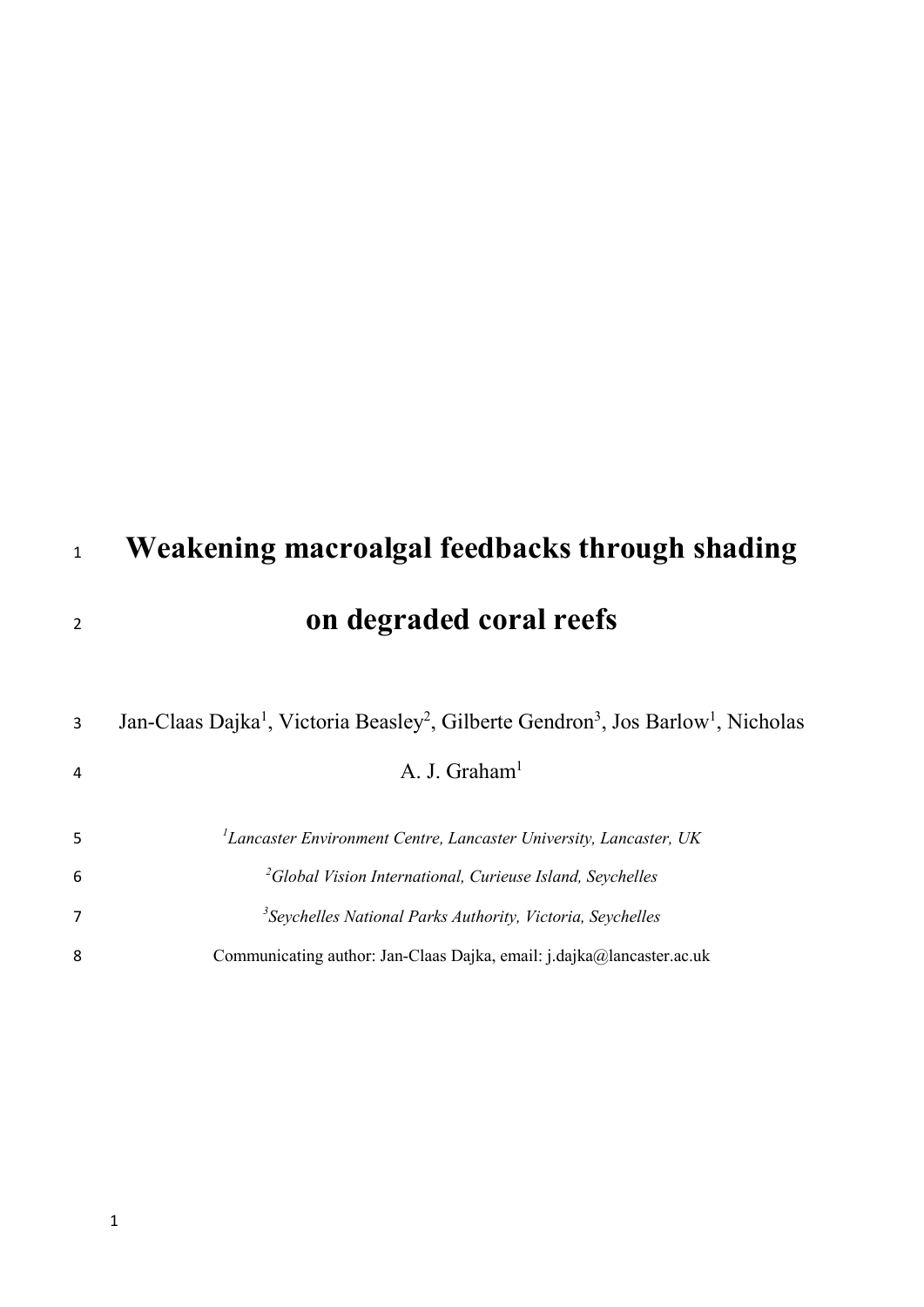# **ABSTRACT**

| 11 |                                                                        | 1. Extensive and dense macroalgal fields can compromise the ecosystem function of habitat       |
|----|------------------------------------------------------------------------|-------------------------------------------------------------------------------------------------|
| 12 |                                                                        | mosaics on reefs due to their limiting effect on patch connectivity. Macroalgae can maintain    |
| 13 |                                                                        | and increase their dominance with effective self-reinforcing feedback mechanisms. For           |
| 14 |                                                                        | instance, macroalgae can form dense beds, supressing coral settlement and grazing by            |
| 15 |                                                                        | herbivores. This compromised ecosystem function can lead to major socio-economic and            |
| 16 |                                                                        | ecological changes.                                                                             |
| 17 | 2.                                                                     | Dense macroalgal beds were shaded with submerged shade sails of two sizes and changes to        |
| 18 |                                                                        | the underlying benthos and feeding rates of herbivorous fishes were recorded. The shade sails   |
| 19 |                                                                        | reduced the algae's ability to photosynthesise by 29 %. After six weeks, macroalgal cover       |
| 20 |                                                                        | reduced by 24 % under small sails and by 51 % under large sails. Small shade sails reduced      |
| 21 |                                                                        | turf algal growth by 23 %, while large sails reduced growth by 82 %.                            |
| 22 | 3.                                                                     | Three months after removal of the shade sails, algal beds had almost completely regrown.        |
| 23 |                                                                        | During this regrowth period, herbivore bites taken from the experiment's substrates were        |
| 24 |                                                                        | recorded, with grazing impact reducing significantly with time.                                 |
| 25 | 4.                                                                     | This study is the first to achieve macroalgal reduction via the alteration of the light regime. |
| 26 |                                                                        | While macroalgae regrew in this relatively short-term experiment, shading may be a viable       |
| 27 |                                                                        | reef management approach that aims to maximise habitat mosaics on coral reefs, particularly     |
| 28 |                                                                        | if used in combination with other intervention methods.                                         |
| 29 |                                                                        |                                                                                                 |
|    |                                                                        |                                                                                                 |
| 30 |                                                                        |                                                                                                 |
| 31 |                                                                        | <b>KEYWORDS</b>                                                                                 |
| 32 | Reef, biomanipulation, habitat management, new techniques, algae, fish |                                                                                                 |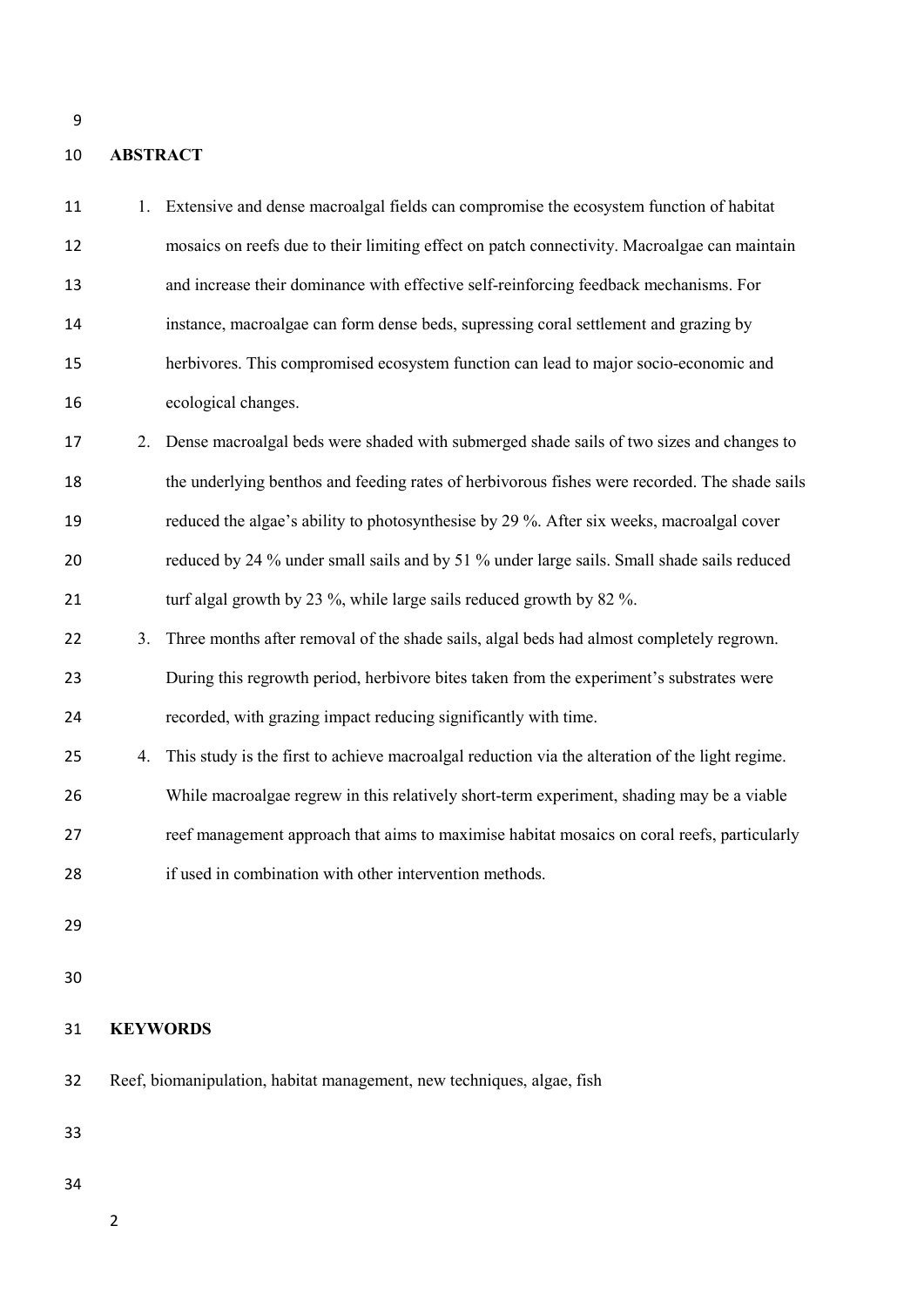## **1. INTRODUCTION**

 Tropical coral reefs are changing globally, with corals reducing in cover and being replaced by other organisms such as algae (Hughes, 1994; Cheal et al., 2010; Graham et al., 2015). Coral-algal regime shifts can substantially alter the ecological, social, and economic value of reefs (Moberg & Folke, 1999; Hughes et al., 2010; Robinson et al., 2019), especially when systems become dominated by few weedy algal species of low complexity (Littler & Littler, 1988; Hughes, 1994; Mumby, 2009). With an increasing frequency of disturbances threatening corals (Hughes et al*.*, 2018), future predictions of coral-dominated systems, and the ecosystem services they support, are uncertain (Williams & Graham, 2019; Woodhead et al., 2019). The changing compositions of reefs (Graham et al., 2014) may also give way to a mosaic of habitat patches, where multiple patch reef types form an interconnected tropical seascape (Nagelkerken et al., 2015; Harborne et al., 2016; Fulton et al., 2019). The mosaic can consist of habitat types such as corals, seagrass, and macroalgae, that each can benefit different communities or different life stages of individual species within those communities (e.g. fish) (Berkström et al., 2013; van Lier et al., 2018). Connectivity between habitat types is critical for functioning reef mosaics (Olds et al., 2018). Substantial reductions in fish diversity have been observed when the distance between coral patches was greater than 500 m for resident fish species (van Lier et al., 2018) or 750 m when considering transient foragers (Berkström et al., 2013). Further, reef mosaic integrity and overall reef ecosystem function can decrease as individual, homogeneous habitats extend and increase the space between patch habitats (Olds et al., 2018). In summary, if homogenous macroalgal patches expand and the distance between other habitat type patches, such as coral, becomes larger than their resident species' home ranges, overall species diversity can decline. Therefore, patch connectivity should be considered in management in order to maximise the functioning of each patch (Fulton et al., 2019).

 Conceptual models suggest that macroalgae can be very efficient at reinforcing their spatial dominance with feedback mechanisms (Mumby & Steneck, 2008; Nyström et al., 2012; van de Leemput et al., 2016). Feedbacks are cause-effect loops where one aspect (A) affects another (B) which in turn feeds favouring conditions back to the original aspect (A). Observational and experimental studies have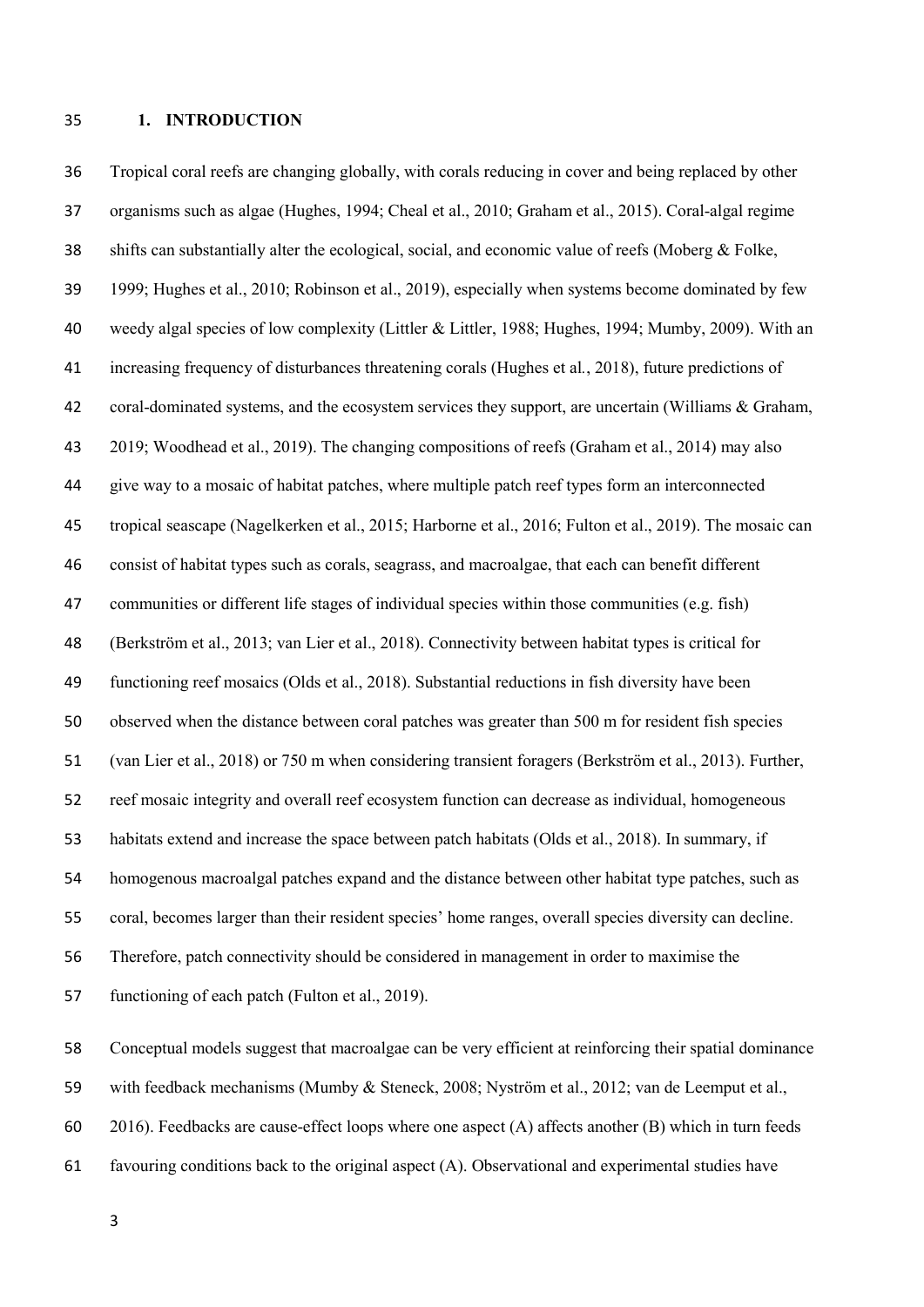identified various macroalgal reinforcing feedbacks (Hoey & Bellwood, 2011; Dell, Longo & Hay,

2016; Johns et al., 2018; Loffler et al., 2018; Loffler & Hoey, 2018). For example, once stands of the

common tropical macroalgal genus *Sargassum* reach a certain density (A), they supress grazing by

fish herbivores (B), and the reduction of feeding pressure then allows macroalgal fields to grow further

(A) (Hoey & Bellwood, 2011). In addition, limited space in these fields prevents benthic settlement by

other organisms such as corals (Dell, Longo & Hay, 2016), and can lead to the development of

 microbe aggregations that cause diseases in remaining corals (Smith et al., 2006). The result can be an ever-expanding homogeneous field of weedy macroalgae (Mumby, 2009) which can compromise reef

mosaic connectivity (Berkström et al., 2013; van Lier et al., 2018).

 In order to limit the extent of dense homogeneous macroalgal fields and maximise ecosystem function of mosaic-style habitats (Fulton et al., 2019), studies have investigated ways to reduce algal cover. Experiments that remove macroalgae manually, have had short lived success due to rapid regrowth likely from leftover algal attachment structures (holdfasts) (Tanner, 1995; McClanahan et al., 2001; Roff et al., 2015; Loffler et al., 2018; Loffler & Hoey, 2018). Following an unusually long period of overcast weather (42 days) in Kāneʻohe Bay, Hawaii, a mass-macroalgal die-off occurred, likely caused by the lack of sufficient photosynthetically active radiation (PAR) (Stimson & Conklin, 2008). The macroalgae did not return for the 2 years of subsequent monitoring, suggesting that shading may be a feasible approach to weaken macroalgal feedbacks. Turf algae can present an additional problem because of their ability to rapidly colonise open settlement space under favourable environmental conditions (e.g. sufficient nutrient and light levels) (Littler & Littler, 1992). Turf algae can also prevent the settlement of other benthic organisms such as corals (Birrell et al., 2005), colonising open space rapidly and potentially impairing connectivity in relatively short time frames.

 In this study an artificial shading experiment was established in a bay of Curieuse Island, Seychelles that was entirely dominated by dense macroalgal fields. The overarching objective was to create macroalgal free patches and attract herbivorous fish to these patches. Specifically, the following questions were formulated: 1) does a shading period of 42 days (6 weeks) result in a reduction of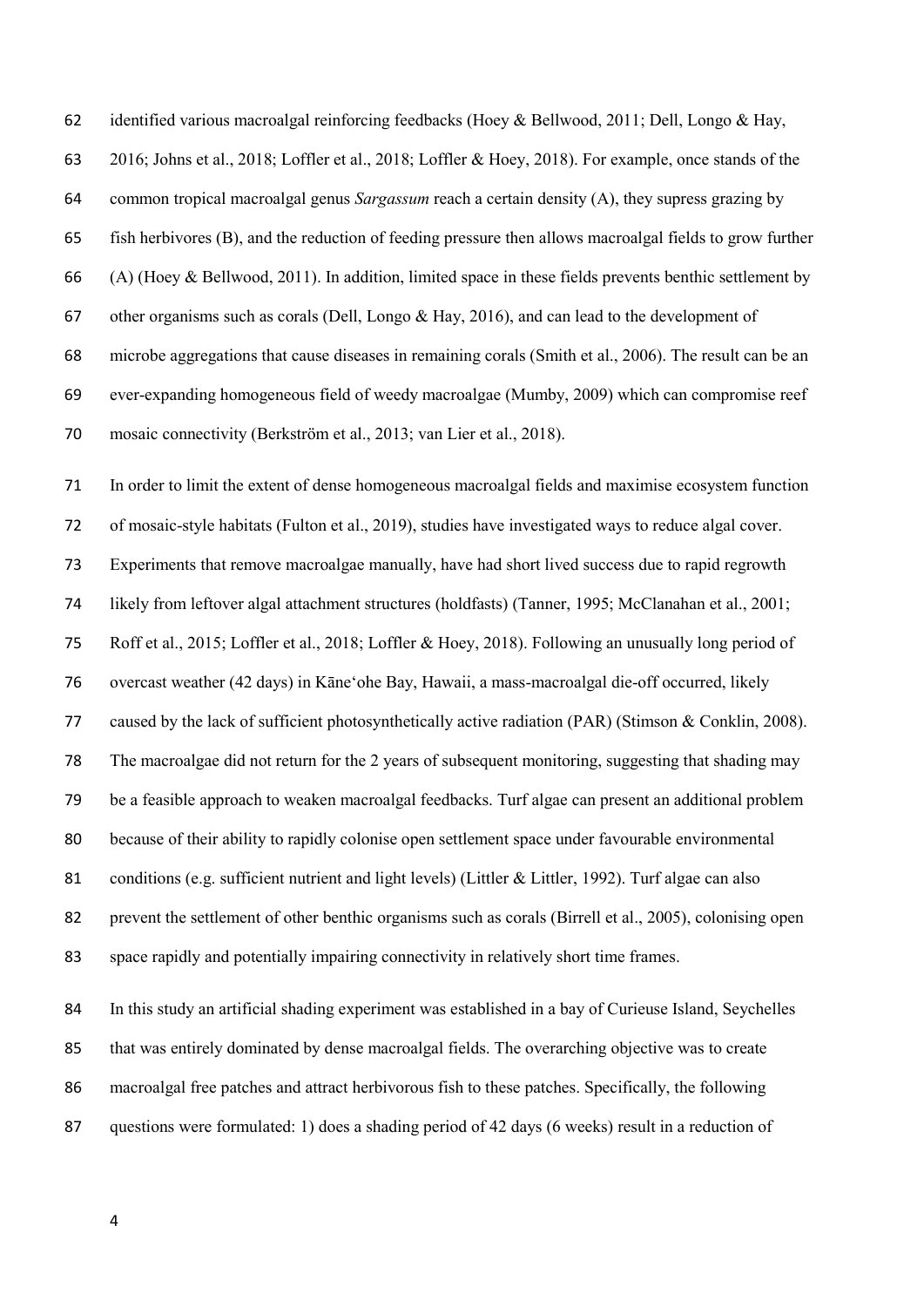macroalgal cover and does the shade prevent turf algae from colonising the newly cleared space?; and 2) do herbivorous fish graze more in patches of reduced macroalgal cover?

## **2. METHODS**

## **2.1.Study site and organisms**

93 This study was conducted from January until June 2018 at Anse Papaie (4.28°S, 55.73°E), Curieuse Island, Seychelles. The bay was chosen due to its continuous, thick macroalgal beds extending to relatively deep water (6 m at high tide) and its status as a marine park to minimise boat traffic. The dominance by macroalgae likely developed following the 1998 bleaching event, that led to many Seychelles reefs shifting dominance from corals to macroalgae (Graham et al., 2015). Prevailing winds in the inner Seychelles come from the north-west between December and March and start turning into south-easterly winds in late March, staying this way until October, followed by intense rainfalls and winds through November and December (M Belmont and V Amelie, Seychelles Meteorological Services). With Anse Papaie on the eastern side of Curieuse, the bay remains relatively wind-sheltered from late January until mid-March. Macroalgae overstorey in the bay are primarily *Sargassum* spp. with some *Turbinaria* spp. present, while the understorey is primarily *Lobophora* spp. and *Dictyota* spp. *Sargassum* often display strong seasonality in growth patterns around the world. *Sargassum* seasonality in the inner Seychelles appears to be tied to the prevailing seasonal winds and currents (Bijoux, 2013). *Sargassum* appear to senesce during the cloudy south-east wind period (from May to October) and regrow during the predominantly clear-sky north-west wind period (December to March). This drove the choice of experimental timing (January to June), during which skies are predominantly clear and *Sargassum* are not subjected to senescence but instead are in a regrowth phase.

## **2.2.Experimental setup**

 Submerged square-shaped shade sails (> 98 % UV-blockage certified according to Kookaburra Shade 113 Sails, Sydney, Australia) of two sizes  $(4 \text{ m}^2 \& 9 \text{ m}^2)$ , five of each size) were built over continuous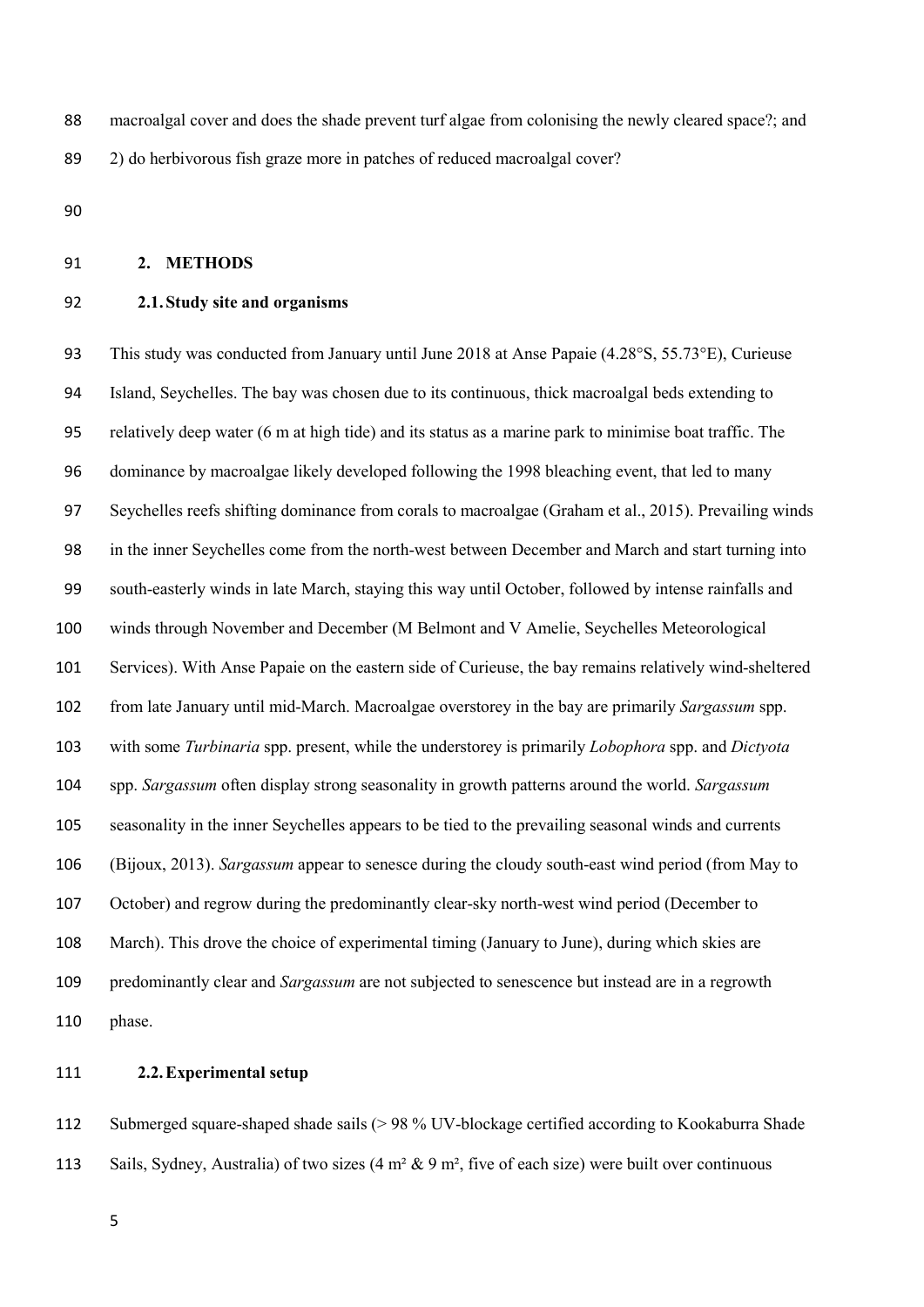114 macroalgal fields (Fig. S1). Each shade sail was mounted on four threaded steel rods ( $\sigma$  = 22 mm, length = 1.5 m), with the rods hammered 50 cm into the sediment to allow at least 1 m between the 116 rod's end and the water's surface at low tide (to allow boat passage) and for the algae ( $\sim$  30 cm 117 maximum height) not to touch the shade sails. Each sail had  $\sim$  20 cm slack above and below the highest point of the rods to prevent ripping with the wave action. The shade sail structures were put in place on 28/01/2018 and they remained fixed for 42 days until deconstruction on 11/03/2018 to prevent shifting winds from disrupting the experiment. Control plots were constructed of solely steel 121 rods (no shade sails) on the same reef. The total experimental setup included 16 plots (five 4 m<sup>2</sup> 122 treatments, five 9 m<sup>2</sup> treatments, three 4 m<sup>2</sup> controls, three 9 m<sup>2</sup> controls) running in rows parallel to the shoreline, at a similar depth. Plots were separated to ensure there was no overlap in shade and 124 control plots were 15 m from experimental plots. Altogether, the experiment covered roughly 450m<sup>2</sup>.

**2.3.Sampling and statistical analysis**

 All sampling was conducted using snorkel gear. HOBO pendant loggers were deployed to measure light intensity (in lux) underneath the sails (Fig. S2). The loggers were placed on PVC pipes (35 cm), keeping them above the macroalgal canopy and in the centre of each plot. Loggers were deployed in the first week of shading from 11:00 to 16:00 h and took light intensity readings every 10 min. This method was replicated in control plots.

**2.3.1. Macroalgal cover**

 Planar view photographs of treatment and control plots were taken immediately before installing and immediately after taking down the sails. The process was repeated monthly following sail removal, with the last picture taken on the 11/06/2018, 3 months following shading. These pictures were compared using "Coral Point Count with Excel extensions (CPCe)" (Kohler & Gill, 2006) to obtain the change in percent macroalgal cover over time.

 To statistically investigate the effects of sail size and time (fixed effects), generalised linear mixed models (GLMM) were fitted to macroalgae cover using the lme4-package in R (Bates et al., 2015). The model was fitted with 'plot' nested in 'treatment' as a random effect to address dependencies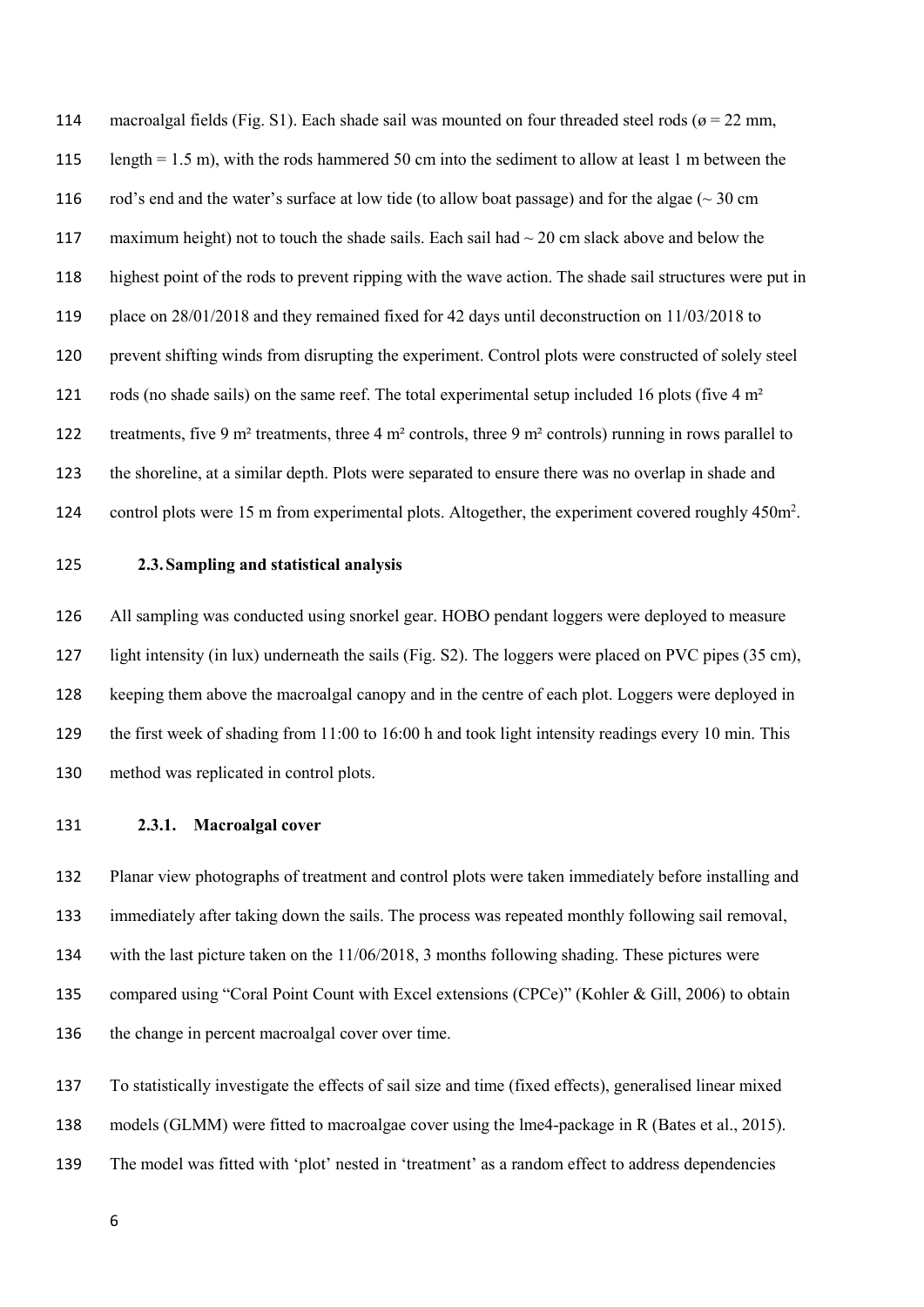induced by repeated measures through time. To avoid having a percentage-based response variable, 141 macroalgae cover was used as a binary response variable  $(1 = \text{macroalgae}, 0 = \text{no macroalgae})$  with 142 each randomly allocated point in the HD-photographs being one observation ( $n = 50$  per photo,  $n =$ 4000 in total) and fitted it with a GLMM with a binomial distribution.

## **2.3.2. Settlement blocks: turf algal growth potential**

 To simulate benthic regrowth, one settlement block (10 x 10 cm, made from marine cement, mounted on an individual steel rod to raise the block above the macroalgal canopy) was deployed in the centre of each treatment and control plot when the experiment started. The cement blocks remained under the sails for the entire time of active shading. The blocks were collected with the shade sail removal and analysed for algae cover using photographs and CPCe (Kohler & Gill, 2006). A GLMM was fitted with sail size and time as fixed effects and plot nested in treatment as a random effect. The same 151 binary allocation as for macroalgal cover data ( $1 = \text{turf algebra}$ ) = no turf algae) was done for the 152 settlement blocks data ( $n = 30$  per photo,  $n = 270$  in total) and a binomial GLMM was fitted to the data.

## **2.3.3. Photosynthetic efficiency**

 Every week during active shading and one additional week after, three random basal blades from different plants of each plot were collected from 09:00-10:00 am, at medium to high tide (~ 40 cm difference). These blades were placed in a black, optically opaque bag and, within a maximum of 30 min, taken from the field site to a wet laboratory, where the same light conditions were kept for the duration of the experiment. Each blade was analysed individually with a Junior pulse-amplitude modulation (PAM) chlorophyll fluorometer (Walz, Erlangen-Eltersdorf, Germany) using light curves that applied photo fluence rates of 120, 192, 273, 414, 574, 903, 1341, and 2010 µmol PAR m<sup>-2</sup> s<sup>-1</sup> consecutively, with 1 min intervals in between. The interval time was sufficient to allow a return to a steady state following saturation pulses. The values obtained from measuring three blades were averaged per plot. The light curves were used to obtain the effective photochemical quantum yield 165 (Y(II)  $_{\text{max}} = \Delta F / Fm'$ ) as a representative measurement of photosynthetic efficiency per plot per week. A linear mixed model (LMM) was fitted to photosynthetic efficiency data with sail size and time as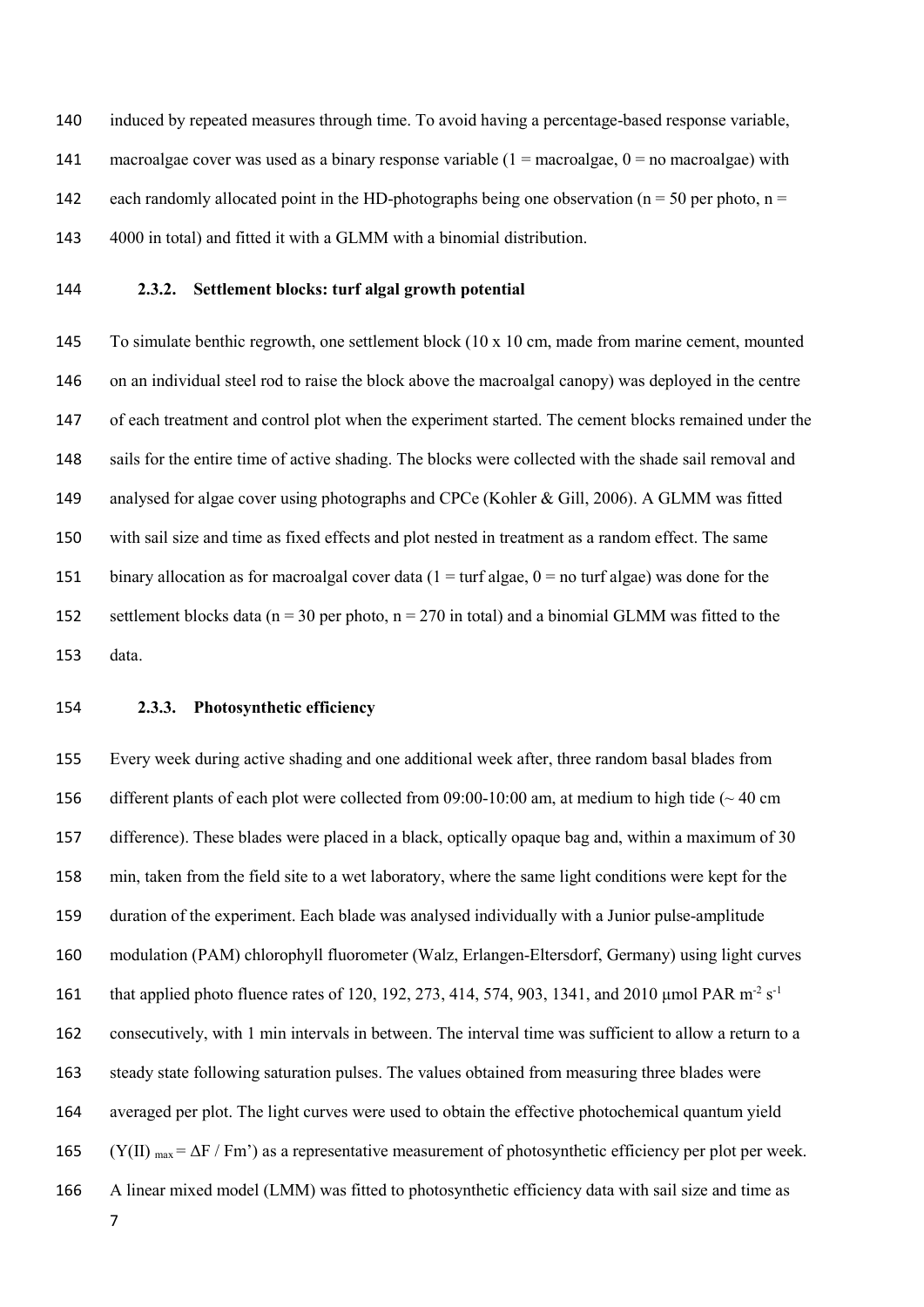167 fixed effects and plot as a random effect. The photosynthetic efficiency  $(Y(II))$  data met the assumptions of the LMM as an untransformed response variable with Y(II) recordings averaged for 169 each plot  $(n = 112)$ .

## **2.3.4. Herbivore feeding following experimental deconstruction**

 After removal of the shade sails, the plots were monitored in March, April, and May 2018 with six 172 digital video cameras (GoPro Hero 4). To quantify the herbivore feeding impact per  $m<sup>2</sup>$  on the experimental plots, the cameras were deployed on PVC-arms which were mounted on one of the corner steel rods (Fig. S1) of each plot, and filmed for 4 hours between 10:00 and 14:00. A 1-hour film segment situated at least 30 min after deployment and at least 30 min before the end of filming was analysed. Each bite taken by an individual fish and respective species was recorded. An LMM to herbivore bite data with sail size and time as fixed effects and plot nested in treatment as a random 178 effect was fitted. The response variable of herbivore bites per  $m<sup>2</sup>$  was  $log_{10}$ -transformed with every 179 fish being an individual observation ( $n = 3859$ ).

 Models were not or only weakly biased by collinearity (Zuur, Ieno & Elphick, 2010). The residual plots of all four models suggested good model fits. Pair-wise comparison Tukey post-hoc tests were conducted for the four models using the emmeans-package in R (Lenth et al., 2019). All analyses were conducted in R version 3.5.3 (R-Core-Team, 2019). R-scripts and data are provided at an open source repository [\(https://github.com/JanDajka/SeyShading-2018\)](https://github.com/JanDajka/SeyShading-2018).

### **3. RESULTS**

### **3.1.Macroalgal cover**

Macroalgal cover significantly declined from before shading (January) to after shading (March) on

small plots of 4 m² (Fig. 1, 23.6 % reduction January vs. March shaded 4 m²: Tukey pair-wise

190 comparison z- $\Delta_4 = 4.72$ , p = 0.003) and large plots of 9 m<sup>2</sup> (51.2 % reduction January vs. March

191 shaded 9 m<sup>2</sup>:  $z-\Delta_9 = 10.25$  p < 0.001), while the controls showed non-significant increases in

192 macroalgal cover (3.33 % increase January vs. March controls 4 m<sup>2</sup>: z- $\Delta_4$  = -0.52, p = 1; 2.67 %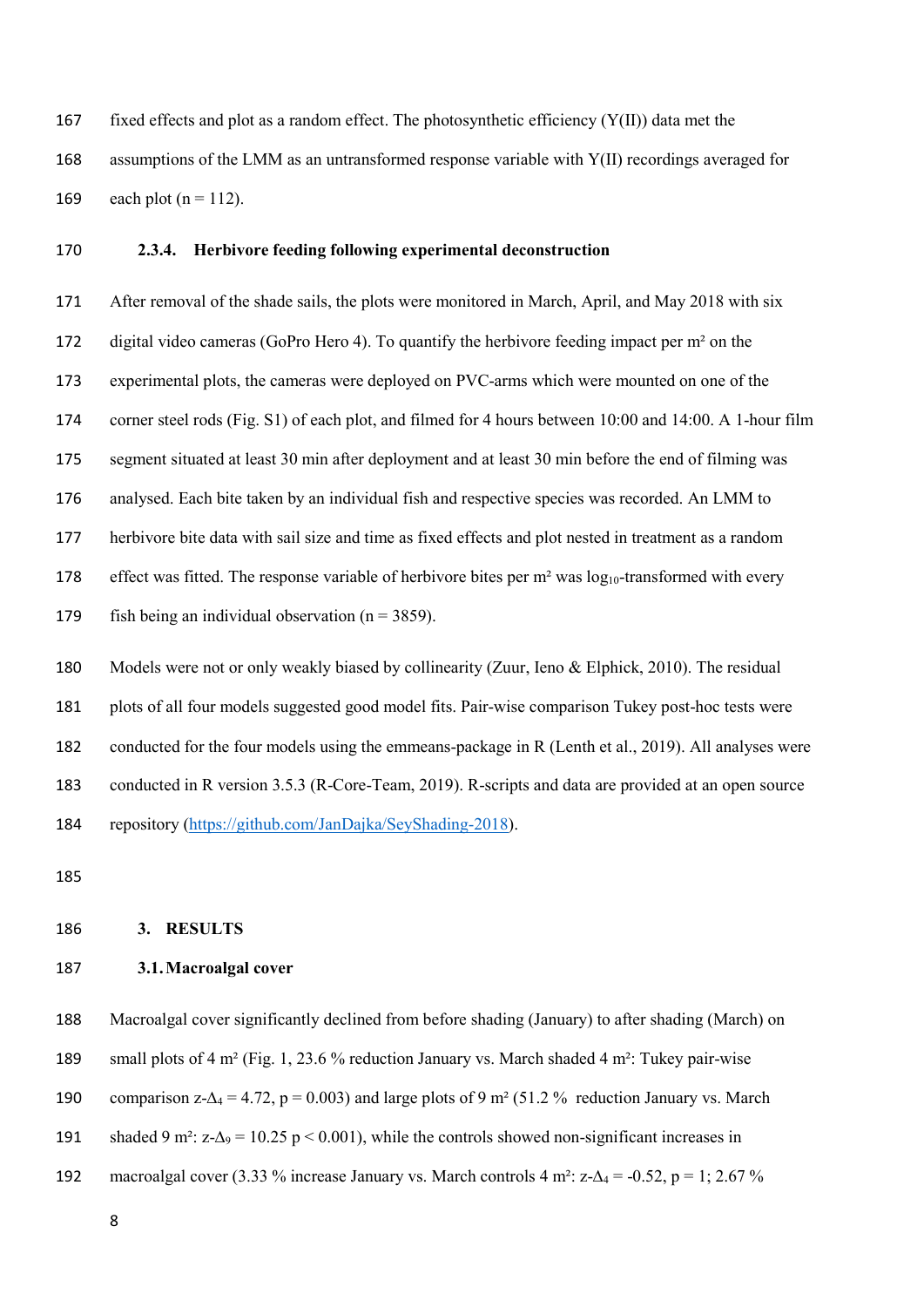193 increase January vs. March controls 9 m<sup>2</sup>: z- $\Delta$ 9 = -0.41, p = 1). Macroalgal cover returned following 194 shade removal with significant differences still present after 2 months (12 % reduction January vs. 195 May shaded 4 m<sup>2</sup>: z- $\Delta_4$  = 4.24, p = 0.012; 20.4 % reduction January vs. May shaded 9 m<sup>2</sup>: z- $\Delta_9$  = 4.08, 196  $p = 0.02$ ). Three months after shade removal, both plot sizes had returned to similar macroalgal cover 197 compared to before shading (1.2 % reduction January vs. June shaded 4 m<sup>2</sup>: z- $\Delta_4$  = 0.24, p = 1; 7.6 % 198 reduction January vs. June shaded 9 m<sup>2</sup>: z- $\Delta$ <sub>9</sub> = 1.52, p = 0.99). Controls showed little change 199 throughout the experiment.

## 200 **3.2.Settlement blocks: turf algal growth potential**

201 Turf algae covered most of the area on the previously clear settlement blocks in control plots (Fig. 2). 202 In the small shade sail plots, turf algae covered on average 67.8 % (23. 37 % reduction control vs. 203 shaded 4 m<sup>2</sup> tiles: z- $\Delta_4$  = 2.7, p = 0.02), while in the larger shade plots turf only covered 8.89 % (81.9) 204 % reduction control vs. shaded 9 m<sup>2</sup> tiles: z- $\Delta$ 9 = 7.1, p < 0.001). The rest of the cement block surface 205 remained bare, apart from negligible bryozoan cover.

206 **3.3.Photosynthetic efficiency**

207 The photochemical quantum yield of photosystem II  $(Y(II))$  of macroalgae in shaded conditions 208 changed over the duration of the experiment, with noticeable decreases occurring in week 5 (Fig. 3). 209 The diversion from baseline measurements taken before the experiment (week 1) were not significant 210 throughout the experiment for shaded macroalgae in small plots (12 % reduction week 1 vs. week 5: t-211  $\Delta_4 = 2.6$ , p = 0.51). For large plots on the other hand, the depression in photosynthetic efficiency for 212 shaded macroalgae in week 5 was significant (29 % reduction week 1 vs. week 5: t- $\Delta$ 9 = 5.8, p < 213 0.001) and remained significant until week 6 (18 % reduction week 1 vs. week 6: t- $\Delta$ 9 = 0.1, p = 0.04). 214 One week after removal of the shade sails (week 7), photosynthetic efficiency was not significantly 215 different from values in week 1 for both plot sizes (small: 6 % reduction week 1 vs. week 7: t- $\Delta_4 = 1.6$ , 216 p = 0.987; large: 9 % reduction week 1 vs. week 7: t- $\Delta$ 9 = 2.65, p = 0.5). Y(II) of macroalgae in control 217 plots did not change significantly throughout the experiment.

218 **3.4.Herbivore feeding following shade sail removal**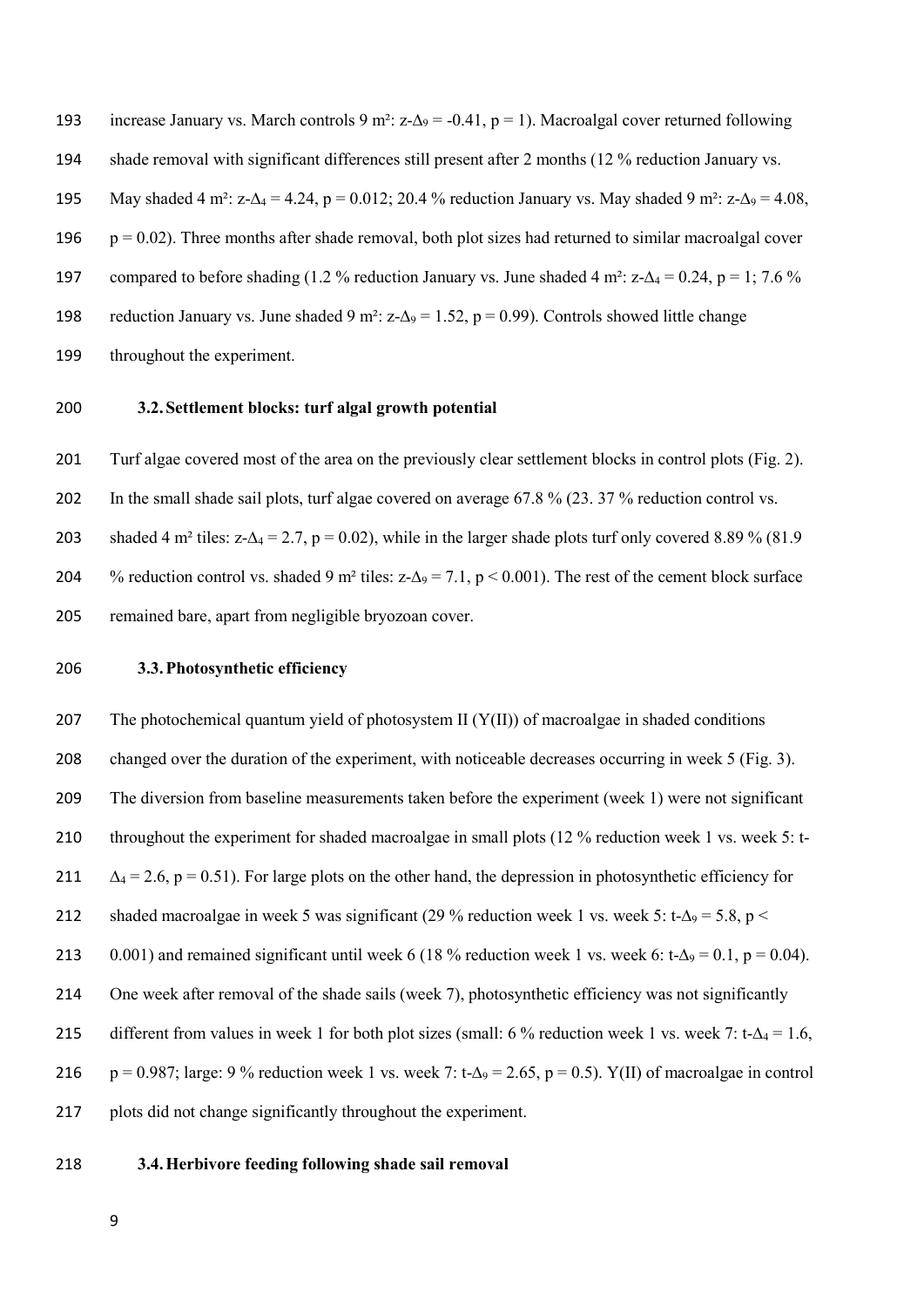Regardless of plot size or herbivore functional group, bites taken from plots reduced with time following experiment deconstruction (Fig. 4). Browser and grazer feeding did not differ significantly 221 between control plots and plots that were previously shaded for small (control vs. shaded 4 m<sup>2</sup>: z- $\Delta_4$  = 222 -1.415, p = 0.96) or large plot sizes (control vs. shaded 9 m<sup>2</sup>: z- $\Delta$ <sub>9</sub> = -0.732, p = 0.99). However, there were significant differences between control and previously shaded plots in scraper feeding on large 224 plots one month after shade-sail removal (control vs. shaded 9 m<sup>2</sup> for scrapers in April: z- $\Delta$ 9 = -4.78, p 225 = 0.001) which had subsided two months after removal (control vs. shaded 9 m<sup>2</sup> for scrapers in May: 226  $z-\Delta_9 = -1.602$ ,  $p = 0.99$ ).

#### **4. DISCUSSION**

 This study demonstrates that macroalgal reduction can be accomplished using submerged shade sails within 42 days or less, and that reduction scales with shade sail size. Shading also limits turf algal regrowth, potentially making space available to other benthic settlers. Once the shade sails were removed, a significant increase in herbivore grazing was not detected in the experimental plots, which indicates that the macroalgae-reinforcing feedback was not sufficiently weakened. The algal reduction method presented here may be used in a reef management approach that pursues the maximisation of ecosystem services drawn from a habitat mosaic reefscape.

 The prolonged shading likely hindered the algae's metabolic ability to a point where net-positive 237 photosynthesis could not be sustained (Littler & Littler, 1992; Shiu & Lee, 2005; Teichberg, Fricke & Bischof, 2013). Initially, *Sargassum* was able to acclimatise to the light regime changes and did not show a loss of photosynthetic efficiency for four weeks, although a darkening in blade colouration was visible from week 2 (pers. obs.). The initial acclimatisation to a darker light regime could be possible because the plant increases their light-harvesting pigment content to maximise photosynthesis when PAR is limiting (Littler, Littler & Lapointe, 1988; Littler & Littler, 1992; Abal et al., 1994; Lirman & Biber, 2005). This photoadaptation in macroalgae is likely achieved by diverting energy away from growth and towards maximising photosynthesis, as reported for other tropical marine macroalgae (e.g. *Halimeda*) (Littler, Littler & Lapointe, 1988; Teichberg, Fricke & Bischof, 2013). At week 5, the PAR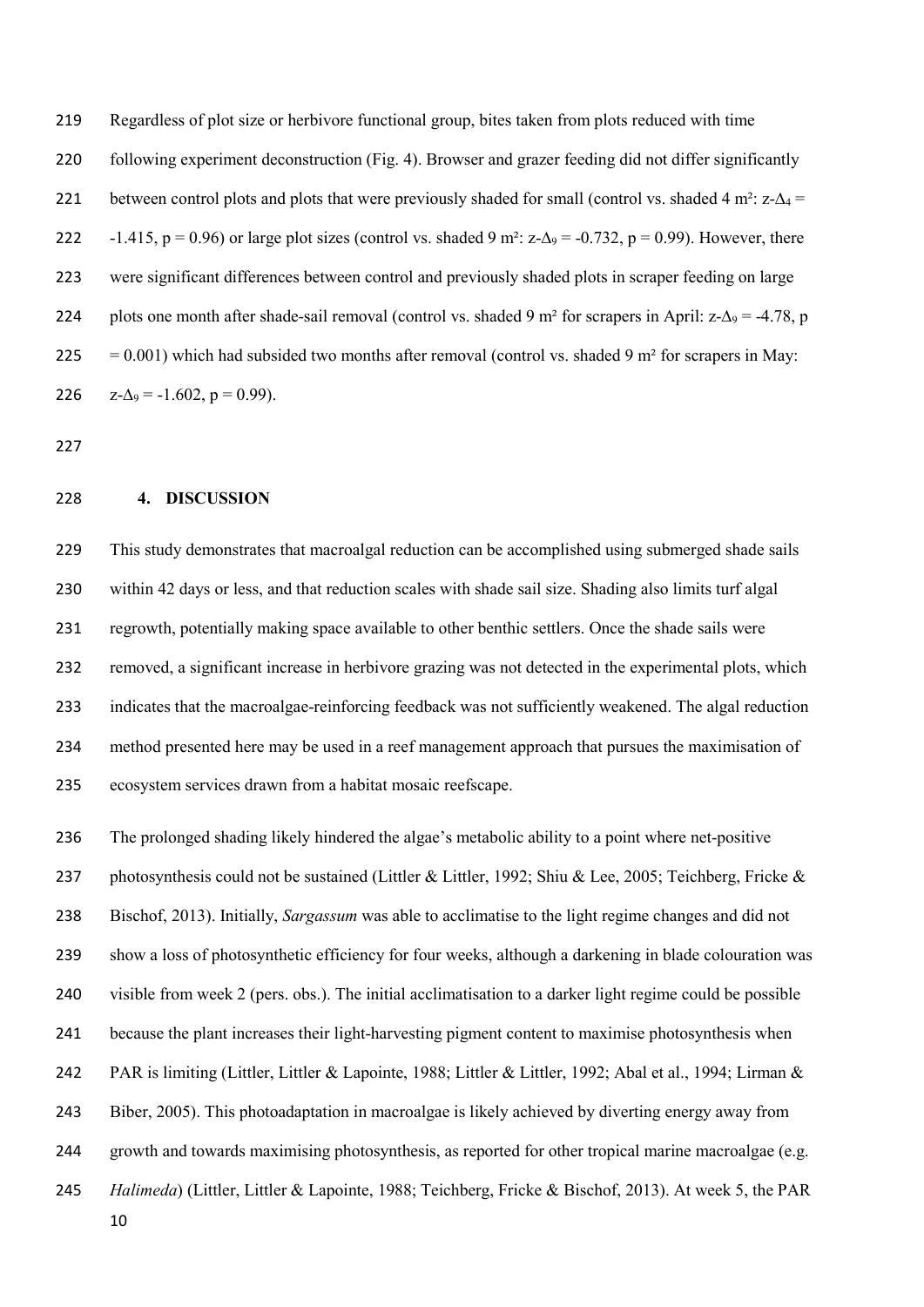that *Sargassum* plants were able to harvest in shaded conditions proved insufficient to sustain photosynthesis levels required to prevent biomass loss. It is possible that reactive metabolic by-248 products, such as oxygen radicals, caused oxidative damage to the plant photosystems (Shiu & Lee, 249 2005). In addition, the constant variations in light-intensity reaching the algae induced by movement of the shade sails in wave action may have proven challenging to photoadaptation and the sustenance of net-positive photosynthesis (Taylor & Long, 2017). In some cases, intermittent light regimes in seaweed canopies have been shown to stimulate growth and result in higher productivity within canopy environments (Bennett et al., 2015), however, the evidence presented here suggests the opposite.

 The decrease in photosynthetic efficiency likely resulted in the observed discolouration of the plants and eventually led to a disintegration of the algal thalli. This may have affected the palatability of the plants to herbivores. The palatability of macroalgae to herbivores seems to partly depend on the carbon-to-nitrogen ratio (C:N-ratio) within the plant tissue (Vergés et al., 2011). Lower C:N-ratios have been experimentally associated with increased herbivore palatability (Barile, Lapointe & Capo, 2004; Van Alstyne, Pelletreau & Kirby, 2009). Given that changing light-regimes affect plants' 261 photosynthesis and therefore their ability to maintain a C:N-ratio (Teichberg, Fricke & Bischof, 2013), this ratio can be expected to have changed in this experiment. Unfortunately, palatability using C:N- ratios could not be quantified in this experiment due to the lack of necessary equipment on Curieuse (e.g. -80°C-freezer).

 In addition to the decrease in photosynthetic efficiency, herbivorous fish, which are abundant in the area (Robinson et al., 2019), could have grazed on the experimental algae and thus contributed to the reduction in macroalgal cover observed. While grazing footage of herbivorous fish was obtained after the removal of the shade sails, this could not be done while the shade sails were in place. A camera 269 angle that could balance a view far above the macroalgal canopy ( $\sim$  30 cm maximum height) to see the substrate clear enough to identify the fish grazing and still be below the lowest point of the shade sail 271 (sail was  $\sim 60$  cm above the substrate) could not be set up. In order to obtain grazing footage while the shade sails were in place, the shading structures would have needed to be built higher above the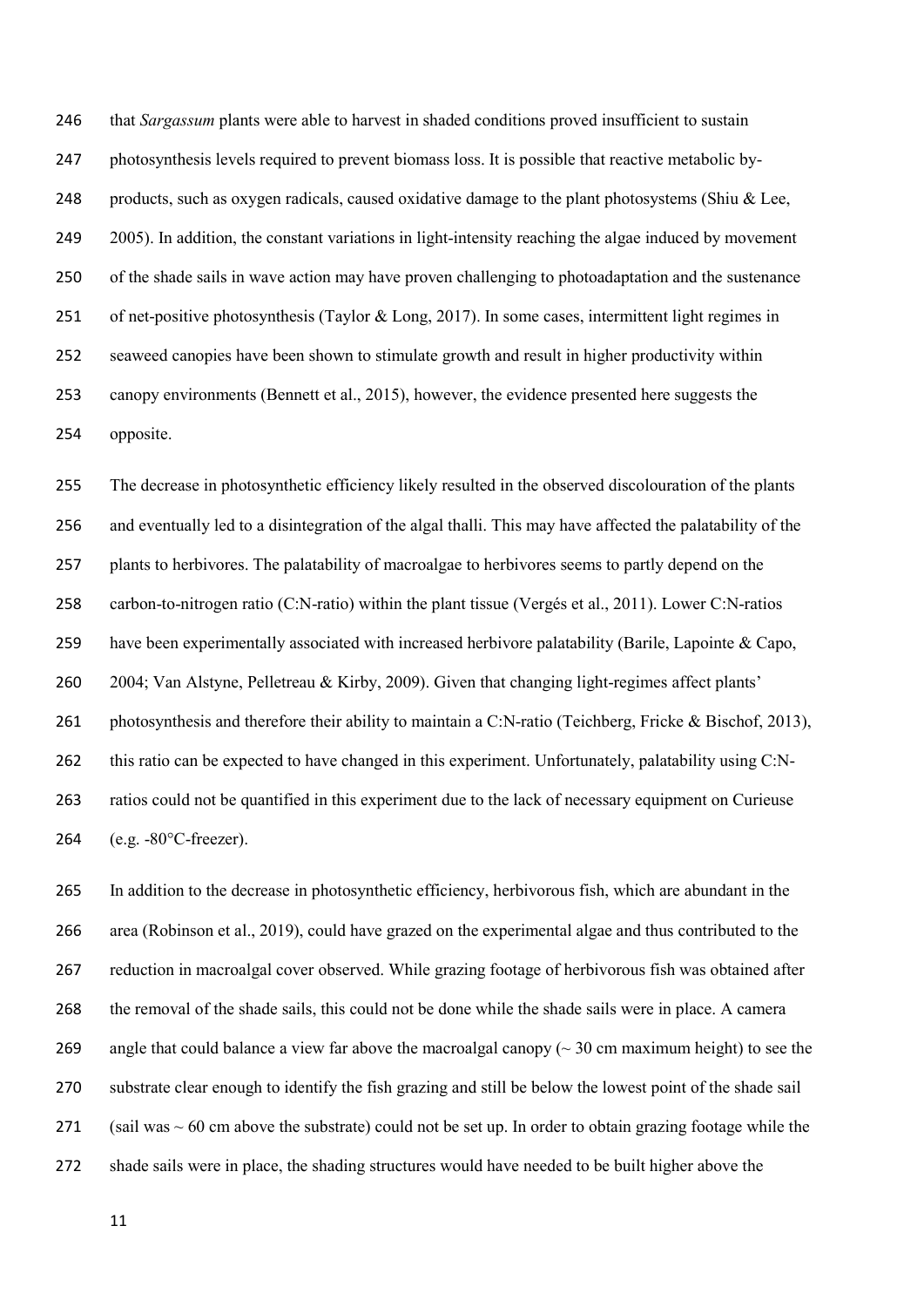substrate, which then would have reduced the shading efficiency and the ability for boats to pass overhead. In addition, the HD-photographs enabled macroalgae to be identified to genus level, which was more than 90 % *Sargassum* cover in our experiment. Therefore, the majority of the results relate to Sargassum. However, since the photographs were taken from planar view, this only represents the overstorey and inferences cannot be made about the understorey that might have been growing under the *Sargassum* canopy. *Lobophora* algae for instance can grow in the understorey of other algae (Roff 279 et al.; 2015) and could have been affected been the preferred food source of some herbivores.

 The macroalgae-reinforcing feedback was not weakened sufficiently, as the experimental plots with reduced macroalgal cover after shading did not show significantly higher feeding rates by herbivorous fish compared to the controls. The macroalgae regrew to roughly pre-experimental cover levels within  $\,$  3 months. After deconstruction on the 11<sup>th</sup> of March 2018, herbivorous fishes remained in the plot areas for the first post-experimental month and grazed more intensely on both the shaded and control plots in March, before declining gradually. There are some plausible mechanisms for this. Firstly, the experimental design may simply have lacked statistical power, resulting in the large variability in the dataset. As mentioned, browsing herbivores may have been involved in the macroalgal reduction while the shading structures were in place. Their involvement after shade sail removal may not have been detectable by the experimental setup because with returning light, the macroalgae may have been able to re-establish their unpalatability through secondary metabolites. Scraping parrotfish on the other hand seemed to preferentially target large shaded plots in the March surveys. Since scraping parrotfish target turf algae and microbial communities in dead reef structures (Bellwood & Choat, 1990; Streelman et al., 2002; Bonaldo, Hoey & Bellwood, 2014; Clements et al., 2017), and the experiment cleared most macroalgae and exposed more open settlement space that could readily colonised after sail removal, resources for scrapers would be abundant in the experimental plots. Another explanation could be that herbivores may have become used to feeding around the structures, such that the intense grazing in March was a lag effect of the structural attraction, as reef fish can be attracted by structures similar to ours (Kerry & Bellwood, 2015). As distance between control and experimental plots is likely incorporated within fish foraging ranges, declines in feeding rates occurring gradually for both plot types may be expected. Future studies could employ alternative control structures to help reduce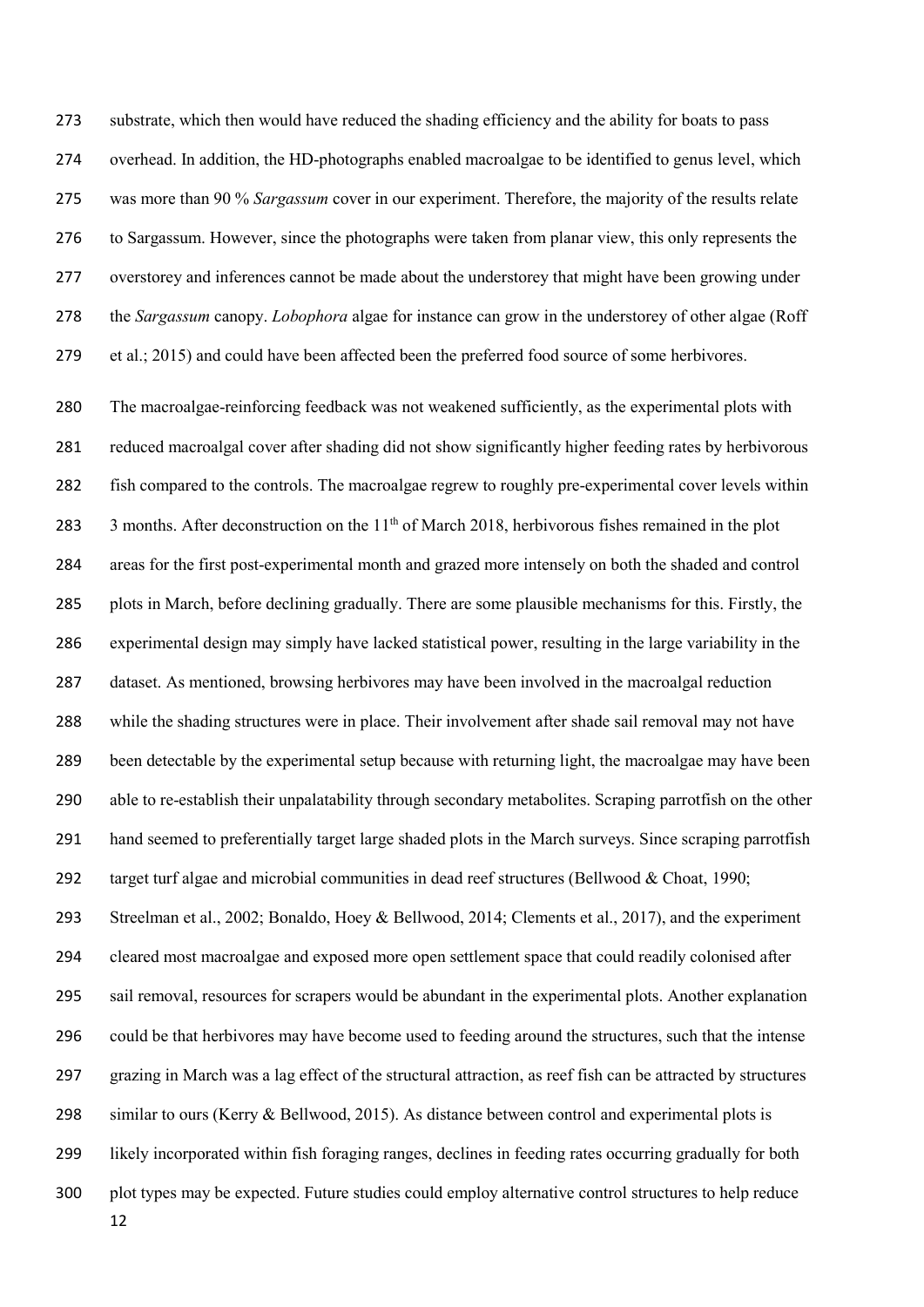the uncertainty in the above-described issue. This could include controls without any structure, not even rods, in addition to controls with non-shading, transparent sails to account for the movement of the sail and for potential fish scaring.

 The observed regrowth rates of 3 months roughly match those of a previous study that also used percent cover as a metric - *Sargassum*: 2 months (McClanahan et al., 2001), *S. herporhizum*: < 1 month, *S. sinicola*: > 3 months (McCourt, 1985). However, macroalgal biomass, and associated feedback mechanisms, may take longer to re-establish (Loffler & Hoey, 2018). The six-week shading method led to a significant reduction of macroalgal cover and we can suggest a combination of possible reduction mechanisms. An interesting question remains as to whether the algae regrew because of low herbivory, or the herbivores moved because the macroalgal feedbacks were not sufficiently weakened. Along our previous reasoning, we believe the latter. It could be that with the removal of the shade sails, the return to a normal light regime allowed the macroalgae to again reinforce their unpalatability to herbivores which then led to herbivore disengagement and regain of strength in the self-reinforcing feedback.

 While other studies have reduced macroalgal cover by manual removal (McClanahan et al., 2001; Loffler et al., 2018; Loffler & Hoey, 2018), the present study is the first to do so via shading for a limited time frame. The time to physically keep the shade sails in place was restricted by the increase in wave action. While this study confirmed that localised macroalgal reduction can be achieved within 42 days as indicated by an observational study (Stimson & Conklin, 2008), clearing the plot of holdfasts could not be achieved. Given the resistant nature of the algae's holdfasts (Ceccarelli et al., 2018), we think that it would be interesting to see whether a longer shading time would result in a reduction of holdfasts, since most of the observed macroalgal regrowth following shade sail removal has likely come from leftover holdfasts (Loffler et al., 2018). Alternatively, since the shorter six-week time frame might be particularly interesting to management as the longer time frame might not be a realistic management tool (Ceccarelli et al., 2018), perhaps a combination with other intervention methods, e.g. shading areas manually cleared of holdfasts, could be of greater management use. Based on the photographs before and after shading, we do believe holdfast densities decreased.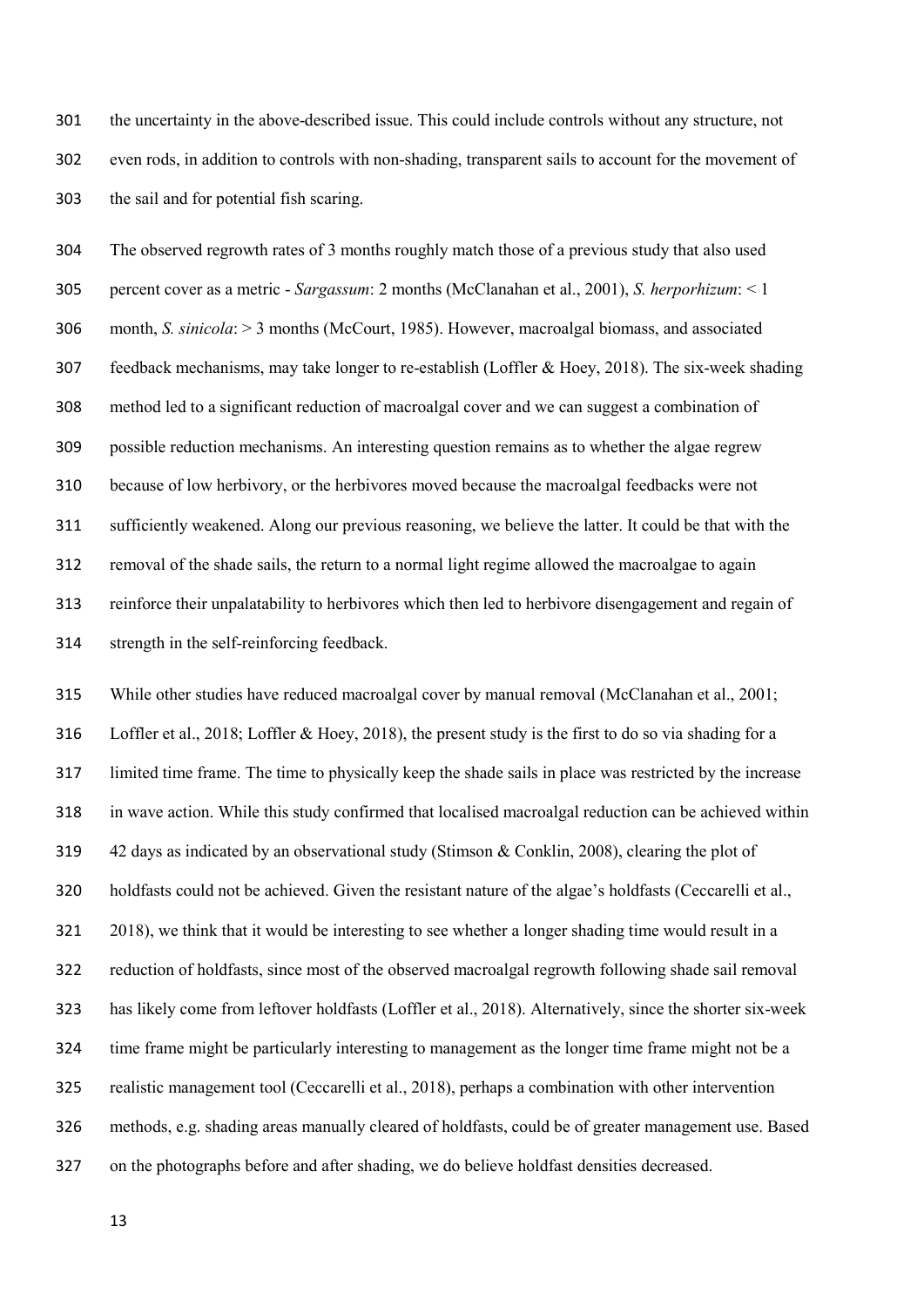Notably, the efficiency of macroalgal reduction did scale with shade sail size. Future studies could consider using significantly larger sails to maximise macroalgal reduction and perhaps enable them to record a clearing of holdfasts as well. Scientifically, it would be interesting to see whether the increasing trend of macroalgal reduction with sail size continues. From a management perspective, we do not believe that shade sails much larger than 9 m² would be practical. The 9 m² shade sails did present a slight loss in tension towards the end of our experiment. This could result in the centre of the shade sail dragging on the substrate and result in abrasion of macroalgae and other benthic organisms. While the loss in tension in this experiment was not drastic enough for sails to make contact with the 336 substrate or the algae, shade sails larger than  $9 \text{ m}^2$  may well present this problem. In addition, coral 337 reef managers may find the short 6-week time frame and relatively small 9 m<sup>2</sup> shade sail size particularly appealing. As suggested throughout this manuscript, this method does hold most potential to management pursuing a mosaic reefscape approach.

 That other benthic settlers (e.g. corals) can grow on the cleared settlement space could not be demonstrated because of the limited experimental period. Based on coral settlement studies that monitored coral settlement for 5 - 29 months (Babcock & Mundy, 1996; Mangubhai, Harrison & Obura, 2007; Yadav et al., 2016), we suggest that future studies find sites and/or shading structures that allow for a longer period of uninterrupted shading to be able to observe a potential increase in coral recruits.

 This study tested a novel method of macroalgal reduction that could be used and further developed for localised intervention approaches that aim to manage productive reefs made up of a mosaic of interconnected habitat patches. We recognise the importance of natural macroalgal reefs (Fulton et al., 2019) and that macroalgae will increasingly be a part of ecological (Nagelkerken et al., 2015; Harborne et al., 2016) and socio-economic reef potential (Robinson et al., 2019). But since self- reinforcing feedbacks can lead macroalgae to dominate continuous stretches of reef and thereby expand beyond connectivity thresholds that are critical for a productive mosaic, reef management needs ways to address macroalgal expansion. While the method presented here did not interrupt macroalgae-reinforcing feedbacks to the point where feeding rates by herbivorous fish significantly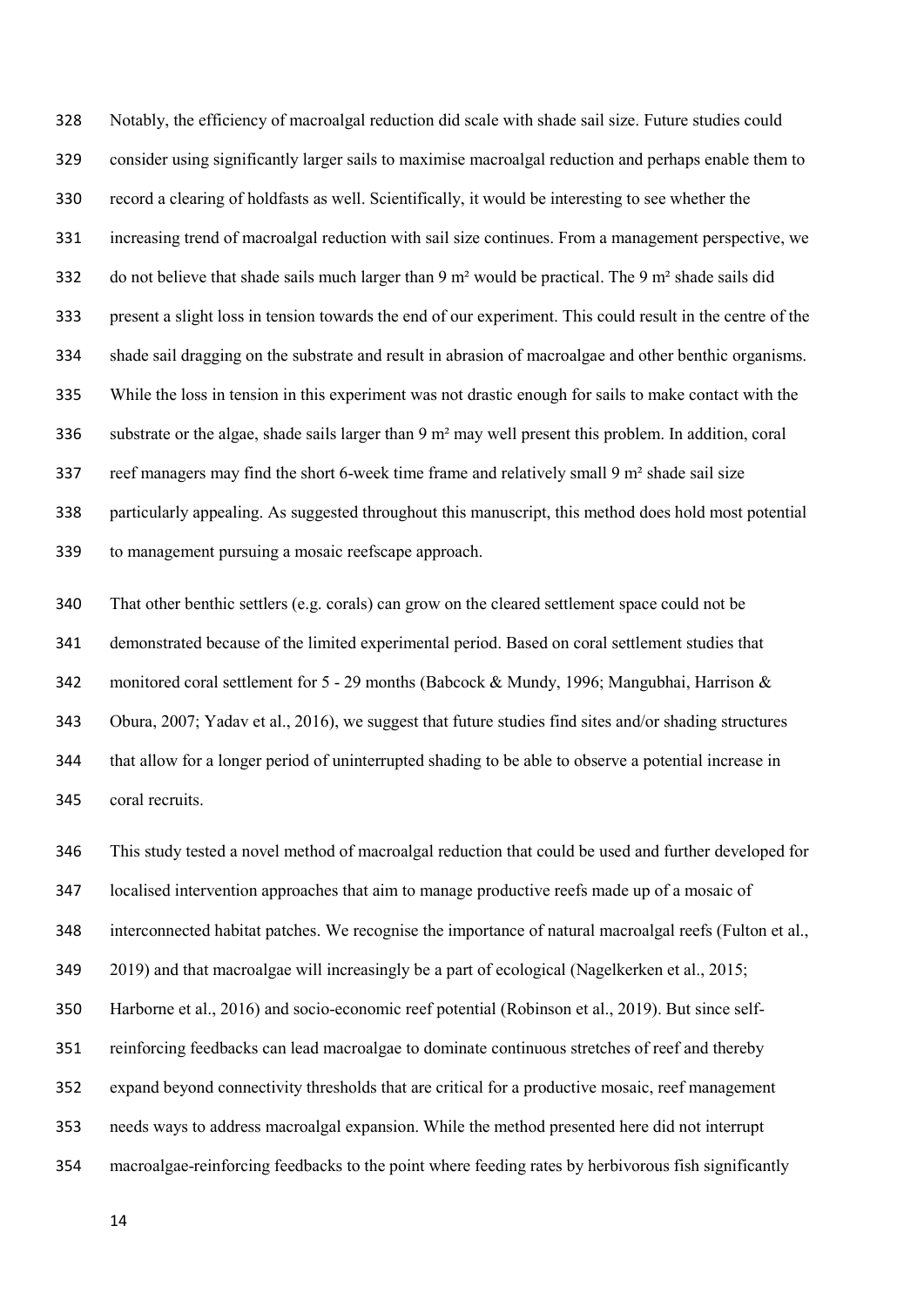increase, it weakened them so that macroalgal cover could be significantly reduced. The presented method reduced macroalgal cover by altering the light regime and may be useful as part of a suite of intervention strategies, particularly to shade areas cleared of holdfasts, and perhaps aiding coral recruitment on newly provided settlement substrates.

## **ACKNOWLEDGEMENTS**

 We thank Seychelles National Parks Authority for logistical support, Anto Suzette, Andrew Jacques, Jerrick Jean-Baptiste, Derreck Louange, Morgan Purdy, Jimmy Lesperance, Allen Cedras, Michel Monthy, and Nathachia Pierre for their in-field assistance, and Samuel Taylor for his help interpreting plant photosynthetic efficiency data. This work was supported through grants from the Royal Society, Stockholm Resilience Centre, and a Lancaster University Faculty of Science and Technology PhD studentship.

## **DECLEARATION OF INTERESTS**

 The authors declare that they have no known competing financial interests or personal relationships that could have appeared to influence the work reported in this paper.

### **FIGURES LEGENDS**

Figure 1. Macroalgal cover (in %) changes observed monthly in shaded plots and unshaded control

374 plots of different sizes  $(4 \text{ m}^2 \& 9 \text{ m}^2)$  over the active shading period (grey area) and post-removal/algal

regrowth period (white area); central line: mean, boxplot boundaries: interquartile range, outside dot:

- 376 value is  $> 1.5$  times and  $<$  3 times the interquartile range beyond either end of the box, whiskers:  $\pm$
- standard error.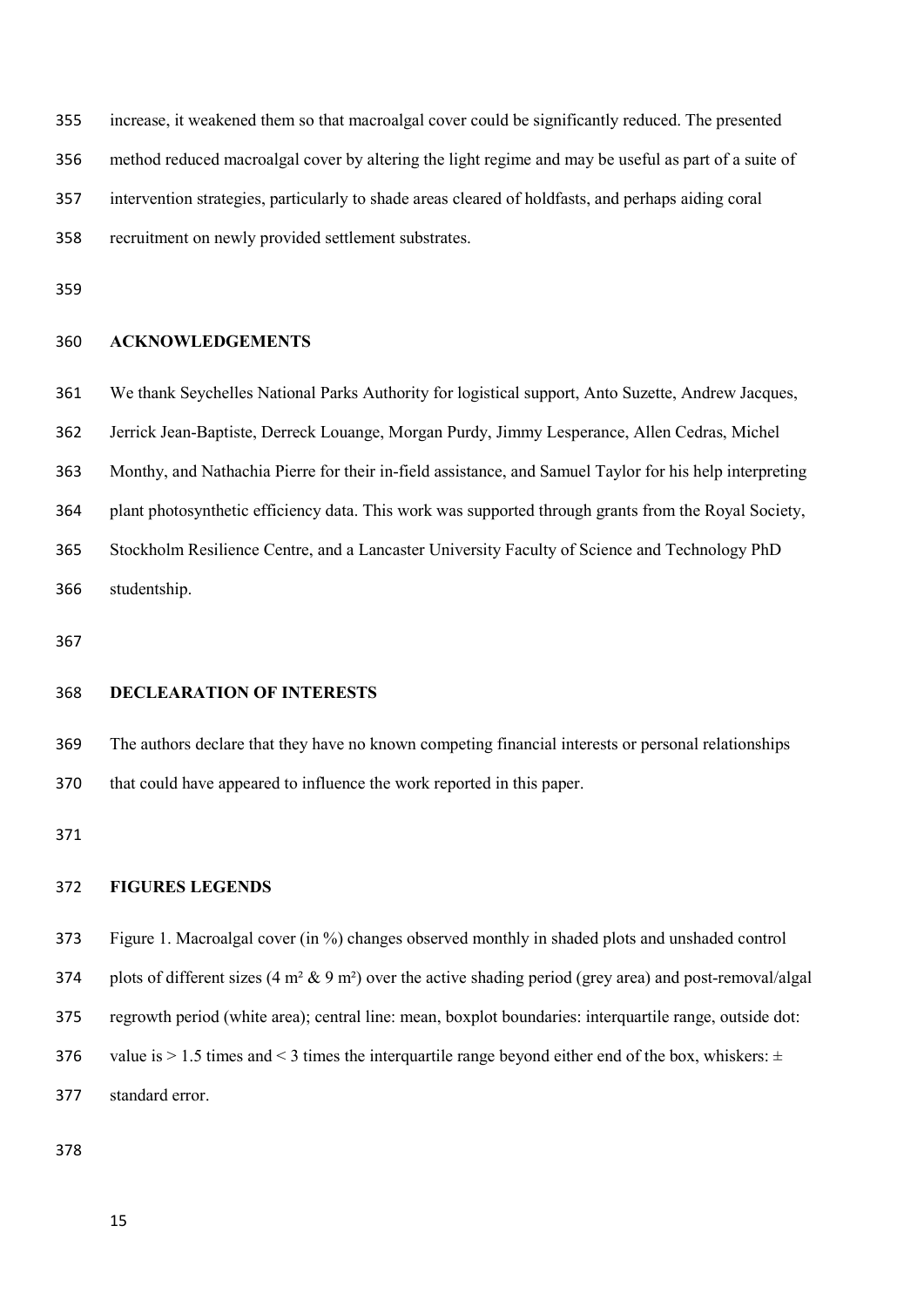Figure 2. Turf algae cover (in %) observed on settlement blocks that were deployed in shaded plots of different sizes (4 m² & 9 m²) and unshaded control plots and collected following deconstruction of the 381 experiment in March 2019; central line: mean, boxplot boundaries: interquartile range, whiskers:  $\pm$ standard error.

Figure 3. Photochemical quantum yield of photosystem II (Y(II)) of experimental Sargassum

macroalgae throughout weeks of active shading (grey area) and one week after (white area) in shaded

386 plots of different sizes  $(4 \text{ m}^2 \& 9 \text{ m}^2)$  and unshaded control plots; central line: mean, boxplot

boundaries: interquartile range, outside dot: value is > 1.5 times and < 3 times the interquartile range

388 beyond either end of the box, whiskers:  $\pm$  standard error.

Figure 4. Bites per m² taken by three herbivore fish functional groups (browsers, grazers, scrapers)

391 from shaded and control plots of different sizes  $(4 \text{ m}^2 \text{ and } 9 \text{ m}^2)$  in one-hour video samples; recordings

were taken monthly following shade sail deconstruction, error bars: ± standard error.

## **SUPPLEMENTARY MATERIAL**

- Figure S1. Shading structure atop macroalgal field (top) and photographes of one experimental patch at time intervals before and after shading.
- Figure S2. HOBO pendant logger readings of light intesity (in lux) below the small and large shade
- sails as well as control plots during first week of shading from 11:00-16:00 h.
- Table S1: Species list of herbivore species observed during the feeding assays experiment
- *Acanthurus grammoptilus*
- *Acanthurus triostegus*
- *Ctenochaetus striatus*
- *Leptoscarus vaigiensis*
- *Platax orbicularis* • *Scarus atrilunula*
- *Scarus ghobban*
- *Scarus prasiognathos*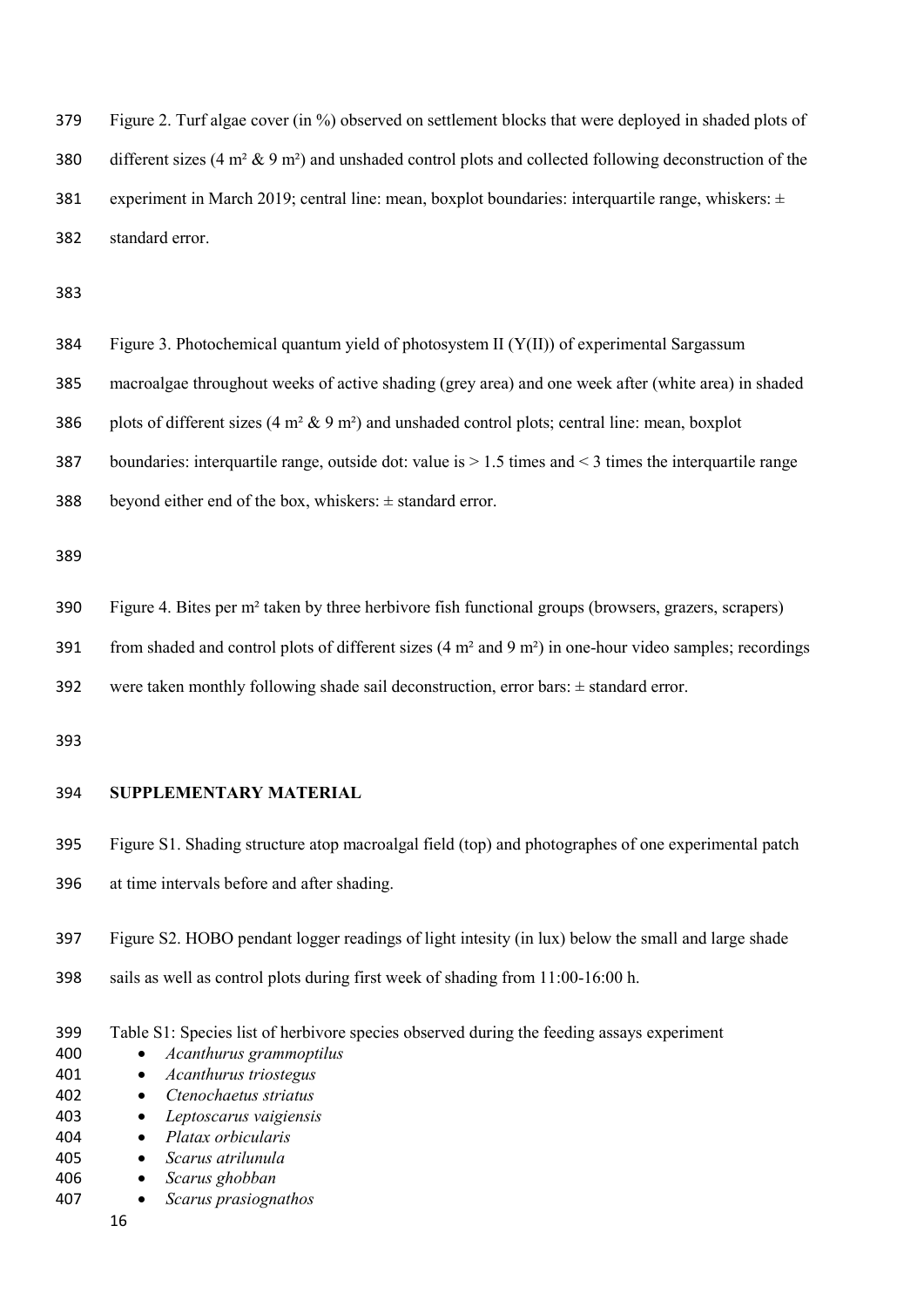- 408 *Scarus rubroviolaceus*
- 409 *Scarus scaber*
- 410 *Scarus sordidus*
- 411 *Siganus puellus*
- 412 *Siganus sutor*
- 413 *Zebrasoma scopas*
- 414

### 415 **REFERENCES**

- 416 Abal, E.G., Loneragan, N., Bowen, P., Perry, C.J., Udy, J.W. & Dennison, W.C. (1994) Physiological and morphological responses of the seagrass Zostera capricorni Aschers, to light intensity. Journal of Experimental Mar 417 responses of the seagrass Zostera capricorni Aschers, to light intensity. Journal of Experimental Marine Biology<br>418 and Ecology, 178, 113-129. 418 and Ecology, 178, 113-129.<br>419 Babcock, R.C. & Mundy, C.N. (1996)
- 419 Babcock, R.C. & Mundy, C.N. (1996) Coral recruitment: Consequences of settlement choice for early growth and<br>420 survivorship in two scleractinians. Journal of Experimental Marine Biology and Ecology, 206, 179-201. 420 survivorship in two scleractinians. Journal of Experimental Marine Biology and Ecology, 206, 179-201.<br>421 Barile, P.J., Lapointe, B.E. & Capo, T.R. (2004) Dietary nitrogen availability in macroalgae enhances growth of
- 421 Barile, P.J., Lapointe, B.E. & Capo, T.R. (2004) Dietary nitrogen availability in macroalgae enhances growth of the sea hare<br>422 Aplysia californica (Opisthobranchia: Anaspidea). Journal of Experimental Marine Biology Aplysia californica (Opisthobranchia: Anaspidea). Journal of Experimental Marine Biology and Ecology, 303, 65-<br>78. 423<br>424
- 424 Bates, D., Maechler, M., Bolker, B. & Walker, S. (2015) Fitting Linear Mixed-Effects Models Using lme4. Journal of 425 Statistical Software, 67, 1-48.<br>426 Bellwood, D.R. & Choat, J.H. (1990) A
- 426 Bellwood, D.R. & Choat, J.H. (1990) A functional analysis of grazing in parrotfishes (family Scaridae): the ecological 427 implications. Alternative life-history styles of fishes (ed. M.N. Bruton), pp. 189-214. Springe 427 implications. Alternative life-history styles of fishes (ed. M.N. Bruton), pp. 189-214. Springer Netherlands, 428 Dordrecht. 428 Dordrecht.<br>429 Bennett, S., Wernber
- 429 Bennett, S., Wernberg, T., de Bettignies, T., Kendrick, G.A., Anderson, R.J., Bolton, J.J., Rodgers, K.L., Shears, N.T., 430 Leclerc, J.-C., Lévêque, L., Davoult, D. & Christie, H.C. (2015) Canopy interactions and phys 430 Leclerc, J.-C., Lévêque, L., Davoult, D. & Christie, H.C. (2015) Canopy interactions and physical stress gradients in subtidal communities. Ecol Lett, 18, 677-686. 431 in subtidal communities. Ecol Lett, 18, 677-686.<br>432 Berkström, C., Lindborg, R., Thyresson, M. & Gullström,
- 432 Berkström, C., Lindborg, R., Thyresson, M. & Gullström, M. (2013) Assessing connectivity in a tropical embayment: Fish 433 migrations and seascape ecology. Biological Conservation, 166, 43-53.<br>434 Bijoux, J.P. (2013) Reef fish spawning aggregation sites: the ecology of aggregation
- 434 Bijoux, J.P. (2013) Reef fish spawning aggregation sites: the ecology of aggregating and resident species. PhD thesis,<br>435 Université de la Méditerranée Aix-Marseille II. 435 Université de la Méditerranée Aix-Marseille II.<br>436 Birrell, C.L., McCook, L.J. & Willis, B.L. (2005) Effects
- 436 Birrell, C.L., McCook, L.J. & Willis, B.L. (2005) Effects of algal turfs and sediment on coral settlement. Marine Pollution 437 Bulletin, 51, 408-414.<br>438 Bonaldo, R., Hoey, A. & Bellwo
- 438 Bonaldo, R., Hoey, A. & Bellwood, D. (2014) The Ecosystem Roles of Parrotfishes on Tropical Reefs. Oceanography and A39 Marine Biology An Annual Review, 52, 81-132. 439 Marine Biology - An Annual Review, 52, 81-132.<br>440 Ceccarelli, D.M., Loffler, Z., Bourne, D.G., Al Moajil-Cole,
- 440 Ceccarelli, D.M., Loffler, Z., Bourne, D.G., Al Moajil-Cole, G.S., Boström-Einarsson, L., Evans-Illidge, E., Fabricius, K., 441 Glasl, B., Marshall, P., McLeod, I., Read, M., Schaffelke, B., Smith, A.K., Torras Jorda, G., Williamson, D.H. & 442 Bay, L. (2018) Rehabilitation of coral reefs through removal of macroalgae: State of knowledge and considerations 443 for management and implementation. Restoration Ecology.<br>444 Cheal, A.J., MacNeil, M.A., Cripps, E., Emslie, M.J., Jonker, M., Sch
- 444 Cheal, A.J., MacNeil, M.A., Cripps, E., Emslie, M.J., Jonker, M., Schaffelke, B. & Sweatman, H. (2010) Coral–macroalgal 445 phase shifts or reef resilience: links with diversity and functional roles of herbivorous fishes on the Great Barrier 446 Reef. Coral Reefs, 29, 1005-1015.<br>447 Clements, K.D., German, D.P., Piché, J., Tri
- 447 Clements, K.D., German, D.P., Piché, J., Tribollet, A. & Choat, J.H. (2017) Integrating ecological roles and trophic diversification on coral reefs: multiple lines of evidence identify parrotfishes as microphages. Biol 448 diversification on coral reefs: multiple lines of evidence identify parrotfishes as microphages. Biological Journal of 449 449 the Linnean Society, 120, 729-751.<br>450 Dell, C.L.A., Longo, G.O. & Hay, M.E. (201
- 450 Dell, C.L.A., Longo, G.O. & Hay, M.E. (2016) Positive Feedbacks Enhance Macroalgal Resilience on Degraded Coral Reefs. 451 PLoS ONE, 11, e0155049.<br>452 Fulton, C.J., Abesamis, R.A., Berkstr
- 452 Fulton, C.J., Abesamis, R.A., Berkström, C., Depczynski, M., Graham, N.A.J., Holmes, T.H., Kulbicki, M., Noble, M.M., 453 Radford, B.T., Tano, S., Tinkler, P., Wernberg, T. & Wilson, S.K. (2019) Form and function of tropical macroalgal reefs in the Anthropocene. Functional Ecology, 0, 1–11. 454 reefs in the Anthropocene. Functional Ecology, 0, 1–11.<br>455 Graham, N.A., Jennings, S., MacNeil, M.A., Mouillot, D. & Wilsc
- 455 Graham, N.A., Jennings, S., MacNeil, M.A., Mouillot, D. & Wilson, S.K. (2015) Predicting climate-driven regime shifts 456 versus rebound potential in coral reefs. Nature, 518, 94-97.<br>457 Graham, N.A.J., Cinner, J.E., Norström, A.V. & Nyström, M. (2014)
- 457 Graham, N.A.J., Cinner, J.E., Norström, A.V. & Nyström, M. (2014) Coral reefs as novel ecosystems: embracing new<br>458 futures. Current Opinion in Environmental Sustainability. 7. 9-14. 458 futures. Current Opinion in Environmental Sustainability, 7, 9-14.<br>459 Harborne, A.R., Nagelkerken, I., Wolff, N.H., Bozec, Y.-M., Dorenbosch, N.
- 459 Harborne, A.R., Nagelkerken, I., Wolff, N.H., Bozec, Y.-M., Dorenbosch, M., Grol, M.G.G. & Mumby, P.J. (2016) Direct 460 and indirect effects of nursery habitats on coral-reef fish assemblages, grazing pressure and benthic dynamics. 125, 461 957-967. 461 957-967.<br>462 Hoey, A.S. & Belly
- 462 Hoey, A.S. & Bellwood, D.R. (2011) Suppression of herbivory by macroalgal density: a critical feedback on coral reefs? 463 Ecol Lett, 14, 267-273.<br>464 Hughes, T.P. (1994) Catastrophe
- Hughes, T.P. (1994) Catastrophes, phase shifts and large-scale degradation of a Caribbean coral reef. Science, 265, 1547-465 1551.<br>466 Hughes, T.P., A
- 466 Hughes, T.P., Anderson, K.D., Connolly, S.R., Heron, S.F., Kerry, J.T., Lough, J.M., Baird, A.H., Baum, J.K., Berumen, Abr M.L., Bridge, T.C., Claar, D.C., Eakin, C.M., Gilmour, J.P., Graham, N.A.J., Harrison, H., Hobbs, J.-P.A., Hoey, 468<br>468 A.S., Hoogenboom, M., Lowe, R.J., McCulloch, M.T., Pandolfi, J.M., Pratchett, M., Schoepf, V., To 468 A.S., Hoogenboom, M., Lowe, R.J., McCulloch, M.T., Pandolfi, J.M., Pratchett, M., Schoepf, V., Torda, G. &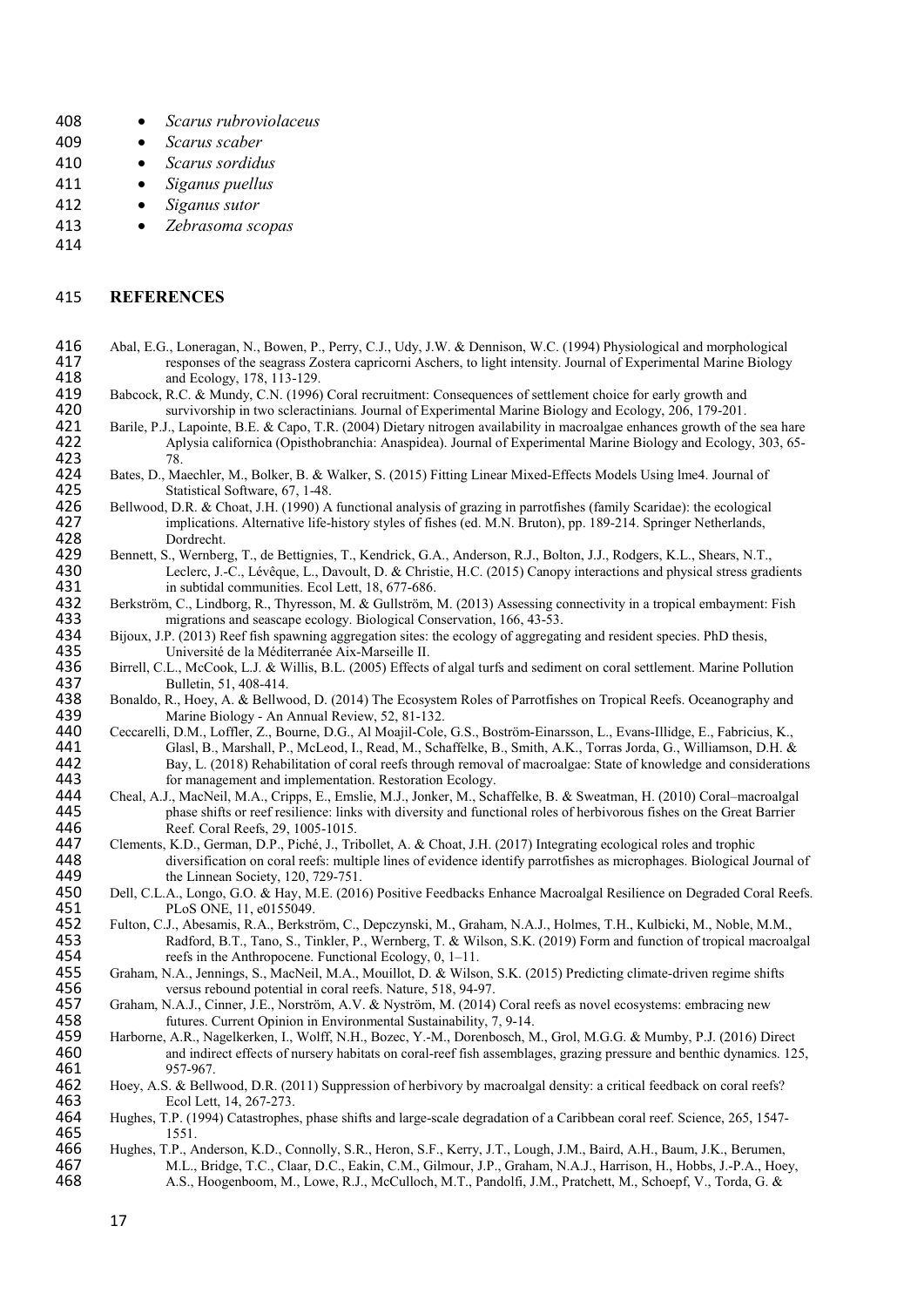| 469        | Wilson, S.K. (2018) Spatial and temporal patterns of mass bleaching of corals in the Anthropocene. Science, 359,                                                  |
|------------|-------------------------------------------------------------------------------------------------------------------------------------------------------------------|
| 470        | 80-83.                                                                                                                                                            |
| 471        | Hughes, T.P., Graham, N.A.J., Jackson, J.B.C., Mumby, P.J. & Steneck, R.S. (2010) Rising to the challenge of sustaining                                           |
| 472        | coral reef resilience. Trends in Ecology & Evolution, 25, 633-642.                                                                                                |
| 473        | Johns, K.A., Emslie, M.J., Hoey, A.S., Osborne, K., Jonker, M.J. & Cheal, A.J. (2018) Macroalgal feedbacks and substrate                                          |
| 474        | properties maintain a coral reef regime shift. Ecosphere, 9, 1-15.                                                                                                |
| 475<br>476 | Kerry, J.T. & Bellwood, D.R. (2015) Competition for shelter in a high-diversity system: structure use by large reef fishes.                                       |
| 477        | Coral Reefs, 35, 245-252.<br>Kohler, K.E. & Gill, S.M. (2006) Coral Point Count with Excel extensions (CPCe): A Visual Basic program for the                      |
| 478        | determination of coral and substrate coverage using random point count methodology. Computers & Geosciences,                                                      |
| 479        | 32, 1259-1269.                                                                                                                                                    |
| 480        | Lenth, R., Henrik Singmann, Jonathon Love, Paul Buerkner & Herve, M. (2019) Estimated Marginal Means, aka Least-                                                  |
| 481        | Squares Means. R package version 1.3.2.                                                                                                                           |
| 482        | Lirman, D. & Biber, P. (2005) Seasonal Dynamics of Macroalgal Communities of the Northern Florida Reef Tract. Botanica                                            |
| 483        | Marina, 43, 305-314.                                                                                                                                              |
| 484        | Littler, M.M. & Littler, D.S. (1988) Structure and role of algae in tropical reef communities. Algae and human affairs/edited                                     |
| 485        | by Carole A. Lembi, J. Robert Waaland; sponsored by the Phycological Society of America, Inc.                                                                     |
| 486        | Littler, M.M. & Littler, D.S. (1992) Photosynthesis vs. irradiance curves for six species of macroalgae from the Seychelles                                       |
| 487        | Islands under four levels of nutrient enrichment. Atoll Research Bulletin, 374, 1-14.                                                                             |
| 488        | Littler, M.M., Littler, D.S. & Lapointe, B.E.J.C.R. (1988) A comparison of nutrient- and light-limited photosynthesis in                                          |
| 489        | psammophytic versus epilithic forms of Halimeda (Caulerpales, Halimedaceae) from the Bahamas. 6, 219-225.                                                         |
| 490        | Loffler, Z., Graba-Landry, A., Kidgell, J.T., McClure, E.C., Pratchett, M.S. & Hoey, A.S.J.C.R. (2018) Holdfasts of                                               |
| 491        | Sargassum swartzii are resistant to herbivory and resilient to damage. 37, 1075-1084.                                                                             |
| 492        | Loffler, Z. & Hoey, A.S. (2018) Canopy-forming macroalgal beds (Sargassum) on coral reefs are resilient to physical                                               |
| 493        | disturbance. 106, 1156-1164.                                                                                                                                      |
| 494        | Mangubhai, S., Harrison, P.L. & Obura, D.O. (2007) Patterns of coral larval settlement on lagoon reefs in the Mombasa                                             |
| 495        | Marine National Park and Reserve, Kenya. Marine Ecology Progress Series, 348, 149-159.                                                                            |
| 496        | McClanahan, T.R., McField, M., Huitric, M., Bergman, K., Sala, E., Nyström, M., Nordemar, I., Elfwing, T. & Muthiga,                                              |
| 497<br>498 | N.A. (2001) Responses of algae, corals and fish to the reduction of macroalgae in fished and unfished patch reefs of                                              |
| 499        | Glovers Reef Atoll, Belize. Coral Reefs, 19, 367-379.<br>McCourt, R.M. (1985) Reproductive biomass allocation in three Sargassum species. Oecologia, 67, 113-117. |
| 500        | Moberg, F. & Folke, C. (1999) Ecological goods and services of coral reef ecosystems. Ecological Economics, 29, 215–233.                                          |
| 501        | Mumby, P. & Steneck, R. (2008) Coral reef management and conservation in light of rapidly evolving ecological paradigms.                                          |
| 502        | Trends in Ecology & Evolution, 23, 555-563.                                                                                                                       |
| 503        | Mumby, P.J. (2009) Phase shifts and the stability of macroalgal communities on Caribbean coral reefs. Coral Reefs, 28, 761-                                       |
| 504        | 773.                                                                                                                                                              |
| 505        | Nagelkerken, I., Sheaves, M., Baker, R. & Connolly, R.M. (2015) The seascape nursery: a novel spatial approach to identify                                        |
| 506        | and manage nurseries for coastal marine fauna. 16, 362-371.                                                                                                       |
| 507        | Nyström, M., Norström, A.V., Blenckner, T., de la Torre-Castro, M., Eklöf, J.S., Folke, C., Österblom, H., Steneck, R.S.,                                         |
| 508        | Thyresson, M. & Troell, M. (2012) Confronting feedbacks of degraded marine ecosystems. Ecosystems, 15, 695-                                                       |
| 509        | 710.                                                                                                                                                              |
| 510        | Olds, A.D., Nagelkerken, I., Huijbers, C.M., Gilby, B.L., Pittman, S.J. & Schlacher, T.A. (2018) Connectivity in coastal                                          |
| 511        | seascapes. Seascape Ecology (ed. S.J. Pittman), pp. 261-292. John Wiley & Sons, Oxford.                                                                           |
| 512        | R-Core-Team (2019) R: A Language and Environment for Statistical Computing. R Foundation for Statistical Computing,                                               |
| 513        | Vienna, Austria.                                                                                                                                                  |
| 514        | Robinson, J.P.W., Wilson, S.K., Robinson, J., Gerry, C., Lucas, J., Assan, C., Govinden, R., Jennings, S. & Graham, N.A.J.                                        |
| 515<br>516 | (2019) Productive instability of coral reef fisheries after climate-driven regime shifts. Nature Ecology & Evolution,<br>3, 183-190.                              |
| 517        | Roff, G., Doropoulos, C., Zupan, M., Rogers, A., Steneck, R.S., Golbuu, Y. & Mumby, P.J. (2015) Phase shift facilitation                                          |
| 518        | following cyclone disturbance on coral reefs. Oecologia, 178, 1193-1203.                                                                                          |
| 519        | Rogers, C.S. (1979) The effect of shading on coral reef structure and function. Journal of Experimental Marine Biology and                                        |
| 520        | Ecology, 41, 269-288.                                                                                                                                             |
| 521        | Shiu, C.-T. & Lee, T.-M. (2005) Ultraviolet-B-induced oxidative stress and responses of the ascorbate-glutathione cycle in a                                      |
| 522        | marine macroalga Ulva fasciata. Journal of Experimental Botany, 56, 2851-2865.                                                                                    |
| 523        | Smith, J.E., Shaw, M., Edwards, R.A., Obura, D., Pantos, O., Sala, E., Sandin, S.A., Smriga, S., Hatay, M. & Rohwer, F.L.                                         |
| 524        | (2006) Indirect effects of algae on coral: algae-mediated, microbe-induced coral mortality. Ecol Lett, 9, 835-845.                                                |
| 525        | Stimson, J. & Conklin, E. (2008) Potential reversal of a phase shift: the rapid decrease in the cover of the invasive green                                       |
| 526        | macroalga Dictyosphaeria cavernosa Forsskål on coral reefs in Kāne'ohe Bay, Oahu, Hawai'i. Coral Reefs, 27,                                                       |
| 527        | 717-726.                                                                                                                                                          |
| 528        | Streelman, J.T., Alfaro, M., Westneat, M.W., Bellwood, D.R. & Karl, S.A. (2002) Evolutionary history of the parrotfishes:                                         |
| 529        | biogeography, comorphology, and comparative diversity. Evolution, 56, 961-971.                                                                                    |
| 530        | Tanner, J.E. (1995) Competition between scleractinian macroalgae: An experimental corals and investigation of coral growth,                                       |
| 531        | survival and reproduction. Journal of Experimental Marine Biology and Ecology, 190, 151-168.                                                                      |
| 532<br>533 | Taylor, S.H. & Long, S.P. (2017) Slow induction of photosynthesis on shade to sun transitions in wheat may cost at least                                          |
| 534        | 21% of productivity. 372, 20160543.<br>Teichberg, M., Fricke, A. & Bischof, K. (2013) Increased physiological performance of the calcifying green macroalga       |
| 535        | Halimeda opuntia in response to experimental nutrient enrichment on a Caribbean coral reef. Aquatic Botany, 104,                                                  |
| 536        | 25-33.                                                                                                                                                            |
|            |                                                                                                                                                                   |